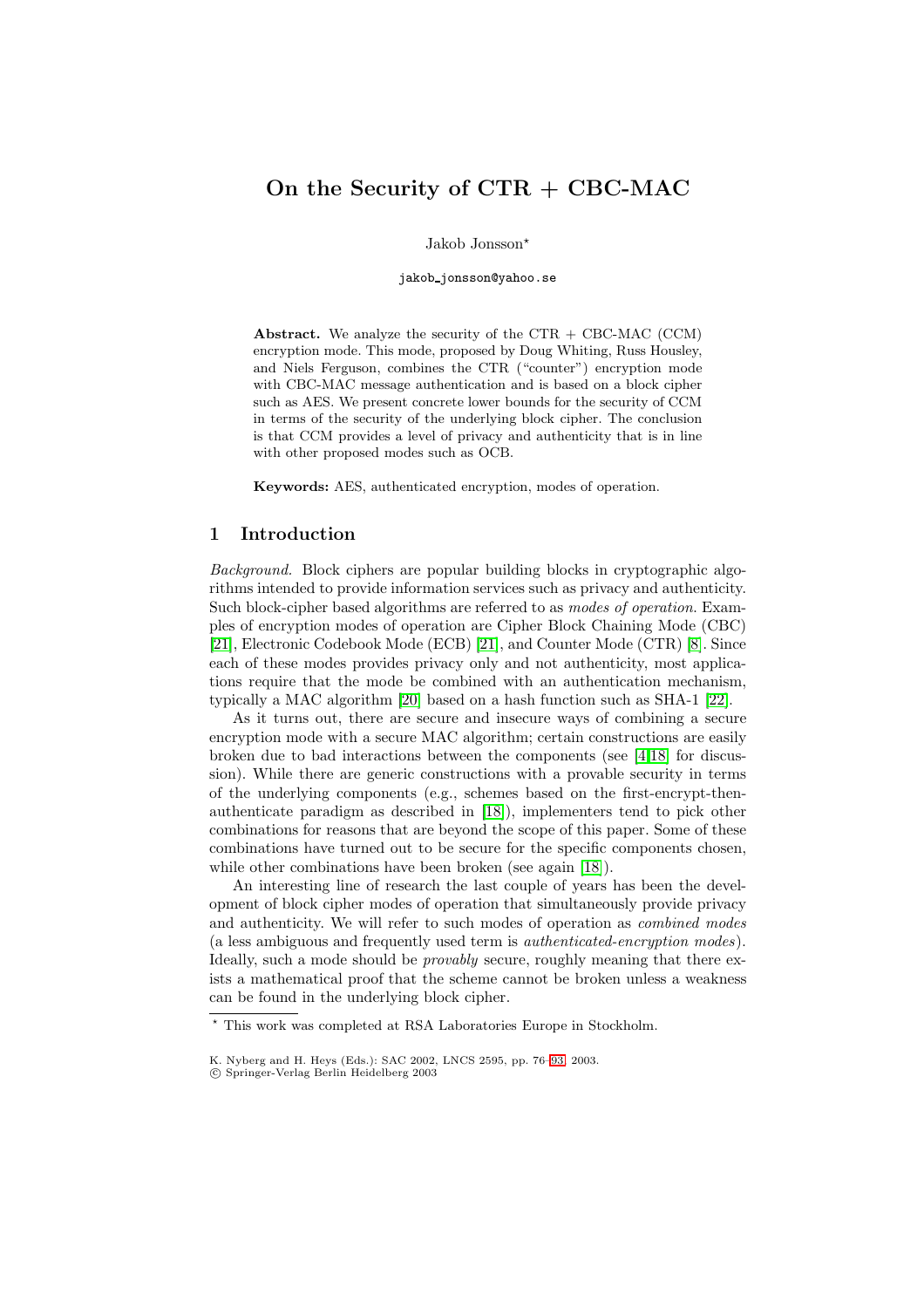*Our goal.* In this paper we provide a formal analysis of a combined mode denoted CCM, which is shorthand for **C**TR + **C**BC-**M**AC. As the full name indicates, CCM combines the CTR encryption mode with the CBC-MAC [\[13\]](#page-12-5) authentication mode; it does so using one single block cipher encryption key. CCM is proposed for IEEE 802.11 [\[27\]](#page-12-6) and NIST Modes of Operation [\[28\]](#page-13-0).

Some attractive properties of CCM mode are as follows.

- <span id="page-1-1"></span>1. CCM readily handles arbitrary messages in which certain parts are intended to be authenticated only and not encrypted; this is done without any additional ciphertext overhead. Many other combined modes require certain enhancements to fully achieve this property.
- <span id="page-1-0"></span>2. The underlying block cipher is used only in the forward "encryption" direction and not in the reverse "decryption" direction; this is true both for CCM encryption and CCM decryption. This feature makes CCM an attractive candidate for applications where a small code size is desirable. Also, this makes it possible to define CCM in terms of an arbitrary pseudo-random function that is not necessarily reversible. In this respect, CCM is more versatile than many other proposed modes.
- 3. CCM is based on well-known technology; CTR and CBC-MAC were introduced long ago. The two modes being widely scrutinized and documented may help avoid potential implementation loopholes. Also, highly optimized and well-trusted implementations of CBC have been around for years.
- 4. According to [\[27\]](#page-12-6), all intellectual property rights to CCM have been released into the public domain.

As is pointed out in [\[25\]](#page-12-7), CCM being based on well-trusted components is not in itself an argument for the security of CCM: While the underlying modes CTR and CBC-MAC are known to be provably secure under certain assumptions (see [\[2\]](#page-11-1) and [\[3](#page-11-2)[,24\]](#page-12-8)), the two modes share the same block cipher encryption key within CCM. In particular, the results in [\[18\]](#page-12-4) do not apply. Our object is to demonstrate that CCM is as secure as the two-key variant covered in [\[18\]](#page-12-4). We stress that our analysis applies to the typical situation where messages of variable length (as opposed to a fixed prescribed length as in [\[3\]](#page-11-2)) are to be processed.

Property [2](#page-1-0) turns out to be of significant help in the analysis; thanks to this property we can give a security proof for CCM in terms of a pseudo-random function that does not necessarily have a well-defined inverse. By standard arguments, the proof is then easily translated into a security proof for CCM in terms of a pseudo-random permutation (i.e., a block cipher) that does have an inverse. A direct proof in terms of a block cipher would most certainly be very tricky due to biases caused by the absence of output collisions in permutations.

*Related work and further directions.* A number of different combined modes have been proposed; these modes have in common that they add "redundancy" to the message to be encrypted. The approach, employed in proposals such as IAPM [\[16\]](#page-12-9), OCB [\[26\]](#page-12-10), IACBC [\[15\]](#page-12-11), and IGE [\[10\]](#page-12-12), is to concatenate the message with a non-cryptographic checksum before encryption. In some cases the checksum is an xor sum of the blocks in the message, while in other cases a constant block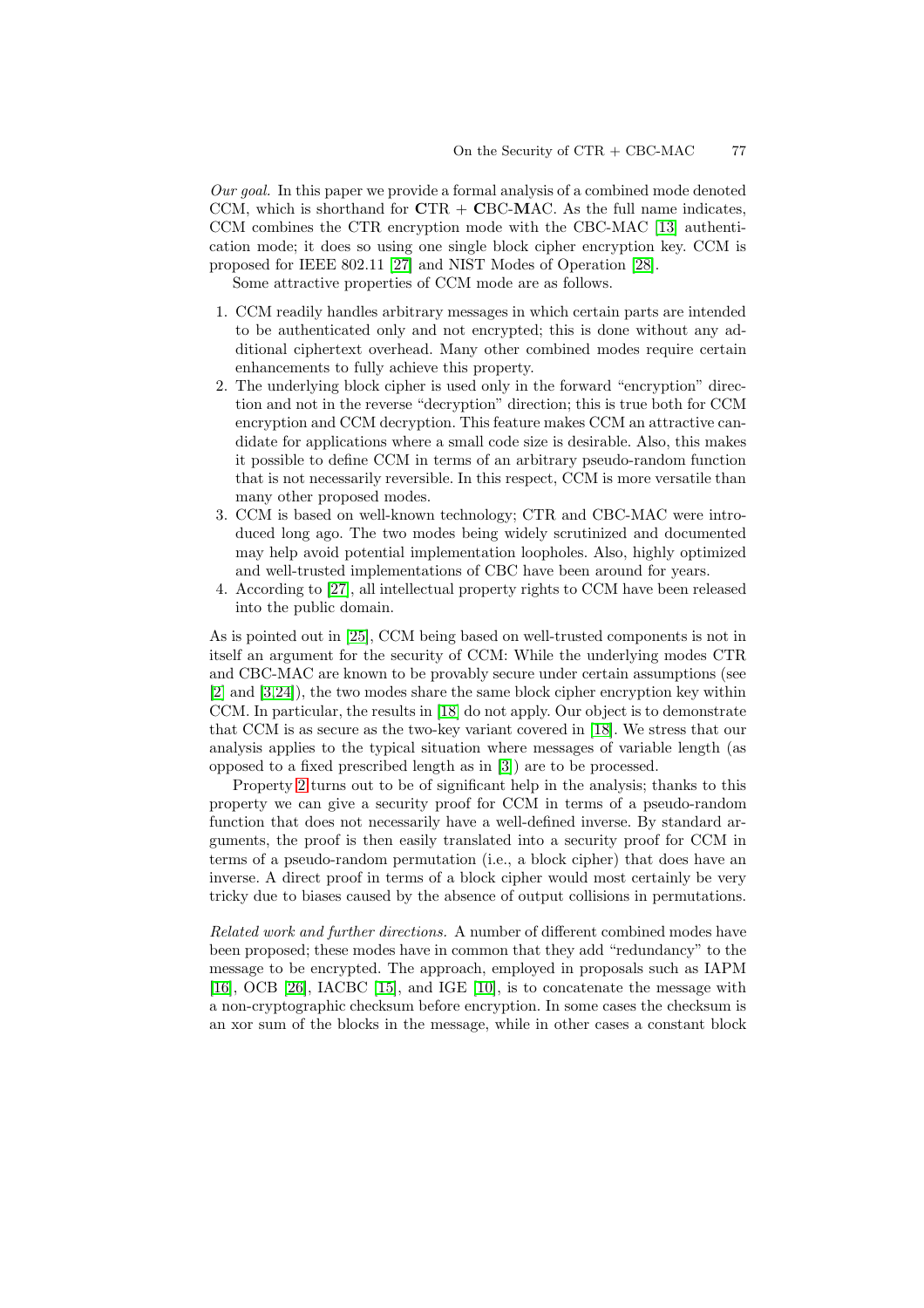will do. The encryption method is typically a refinement of a standard mode such as CBC (e.g., IACBC and IGE) or ECB (e.g., IAPM and OCB). See [\[1\]](#page-11-3) for a general treatment of the "encrypt-with-redundancy" paradigm.

The purpose of concatenating a checksum to the message is to make it hard for an adversary to modify a ciphertext in a manner consistent with the underlying message. The above mentioned modes of operation are all equipped with security proofs assuring that this is indeed hard. CCM employs the same paradigm but uses a cryptographic tag rather than a checksum. This makes CCM less efficient than the other variants, but instead CCM achieves benefits such as properties [1](#page-1-1) and [2](#page-1-0) listed above.

While our definition of a combined mode is in terms of a block cipher, another possibility would be to use a hash function such as SHA-1 as the underlying primitive. It has been demonstrated [\[11\]](#page-12-13) that certain standard hash functions (e.g., SHA-1) are easily turned into block ciphers with attractive properties. Also, any hash function can be used as a building block in a stream cipher; consider the MGF construction in [\[12\]](#page-12-14) based on ideas from [\[5\]](#page-11-4). We will not pursue this discussion further in this context and confine ourselves with acknowledging the problem as an interesting area of research.

# **Notation**

For each integer  $k > 0$ ,  $\{0, 1\}^k$  denotes the set of bit strings of length k. The length of a bit string X is denoted |X|. For integers  $j \geq 0$  and  $k > 0$   $(j < 2<sup>k</sup>)$ ,  $(j)_k$  is the k-bit representation of j (e.g.,  $(13)_6 = 001101$ ). For a bit string X of bit length k, we will sometimes write  $(X)_k$  instead of X to indicate explicitly that the bit length of X is k. For any set S, define  $S^*$  as the union  $\bigcup_{k\geq 0} S^k$ ;  $S^*$ is the set of all finite sequences (including the empty sequence) of elements from S. The concatenation of two bit strings X and Y is denoted  $X$ . Y.

# **2 Scheme Description**

 $CTR + CBC-MAC$  [\[27\]](#page-12-6) (from now on denoted CCM) is a combined mode providing privacy and authenticity. We stress that CCM as defined in this section is a generalization of the proposal [\[27\]](#page-12-6); the special case defined in [\[27\]](#page-12-6) is described in Section [2.3.](#page-5-0) CCM is based on a pseudo-random function

$$
E: \{0,1\}^{k_0} \times \{0,1\}^{k_b} \to \{0,1\}^{k_b};
$$

E takes as input a key of bit length  $k_0$  and a block to be encrypted of bit length  $k_b$  and outputs an encrypted block of the same bit length  $k_b$ . We will write  $E_K(X) = E(K, X).$ 

We anticipate that most practical applications of CCM will be based on a traditional block cipher E, which means that  $E_K$  is a permutation (thus invertible) for each K. For example, in the proposal  $[27]$  the underlying function is AES [\[7](#page-12-15)[,23\]](#page-12-16). However, as we have already pointed out,  $E_K$  does not have to be a permutation; the function is used only in the forward encryption direction and never in the reverse decryption direction.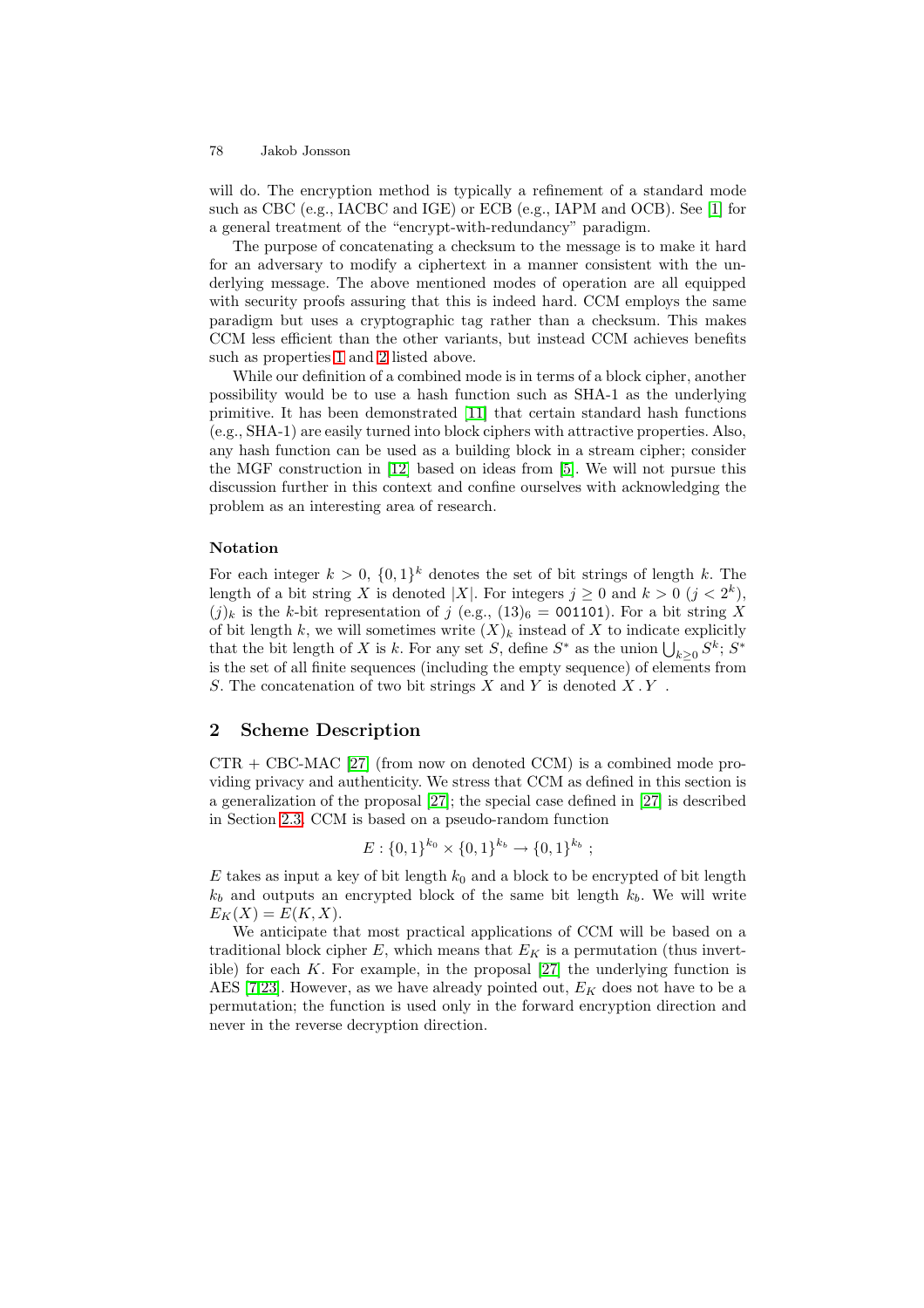### **2.1 Overview of CCM**

Before the CCM encryption scheme can be used, the parties that are going to exchange secret information must agree on a secret key K. A detailed description of possible key exchange methods is beyond the scope of this paper, but it is assumed that the key is selected uniformly (or close to uniformly) at random from the set  $\{0,1\}^{k_0}$  of all possible keys.

The CCM encryption operation takes as input a *nonce* N of fixed bit length  $k_n < k_b$ , a *message* m, and *additional data* a to be authenticated.<sup>[1](#page-3-0)</sup> The additional data a is only authenticated and not encrypted, whereas the message m is both authenticated and encrypted; an authentication  $tag$  is derived from  $(N, m, a)$  via CBC-MAC and encrypted together with  $m$  in CTR mode. The tag is of fixed length  $k_t \leq k_b$ . The encryption operation outputs a ciphertext c of bit length  $|m| + k_t$ .

The nonce N is *non-repeating* ("fresh") in the sense that it must not have been used as a nonce in a previous application of the CCM encryption operation during the lifetime of a key. Typically, there are certain restrictions on the inputs to the CCM encryption operation. For example, the lengths of the message and the additional data might be upper-bounded by some constant. Also, some applications may require that the bit length of the message and the additional data be a multiple of 8 or the block length. An input  $(N, m, a)$  satisfying all requirements is *valid*; the set of all valid inputs is a subset  $V$  of the set of all possible triples  $(N, m, a)$  of bit strings.

*CBC-MAC computation.* In the first step of the encryption operation, we compute a CBC-MAC tag of a string derived from the input. Since CBC-MAC acts on blocks of bit length  $k_b$ , it cannot be applied directly to the CCM input (which is a triple of bit strings with lengths not necessarily multiples of  $k_b$ ). For this reason we need to introduce an *encoding function*

$$
\beta: \mathcal{V} \to \mathcal{W}^*,
$$

where  $W = \{0, 1\}^{k_b}$  (W is the set of *blocks*); the output from  $\beta$  is a string of blocks. On a valid input  $(N, m, a) \in V$ , the encoding function  $\beta$  derives a string

$$
B_0 \cdot B_1 \cdot \cdots \cdot B_r
$$

of *CBC-MAC blocks*  $B_0, \ldots, B_r$ . A tag T is derived by applying CBC-MAC to these blocks; see the algorithm description in Section [2.2](#page-4-0) for details. The first block B<sup>0</sup> is the *CBC-MAC pre-IV*. [2](#page-3-1)

We require that the following hold for the encoding function  $\beta$ .

- 1. N is uniquely determined by the first block  $B_0$  of  $\beta(N, m, a)$ .
- 2. For any two valid and distinct inputs  $(N, m, a)$  and  $(N', m', a')$  with corresponding CBC-MAC blocks

<sup>&</sup>lt;sup>1</sup> As a convention, upper-case letters denote fixed-length strings, whereas lower-case letters denote variable-length strings.

<span id="page-3-1"></span><span id="page-3-0"></span><sup>&</sup>lt;sup>2</sup> We may view *T* as the CBC-MAC tag of  $B_1 \cdot \cdot \cdot \cdot$   $B_r$  with IV  $E_K(B_0)$ .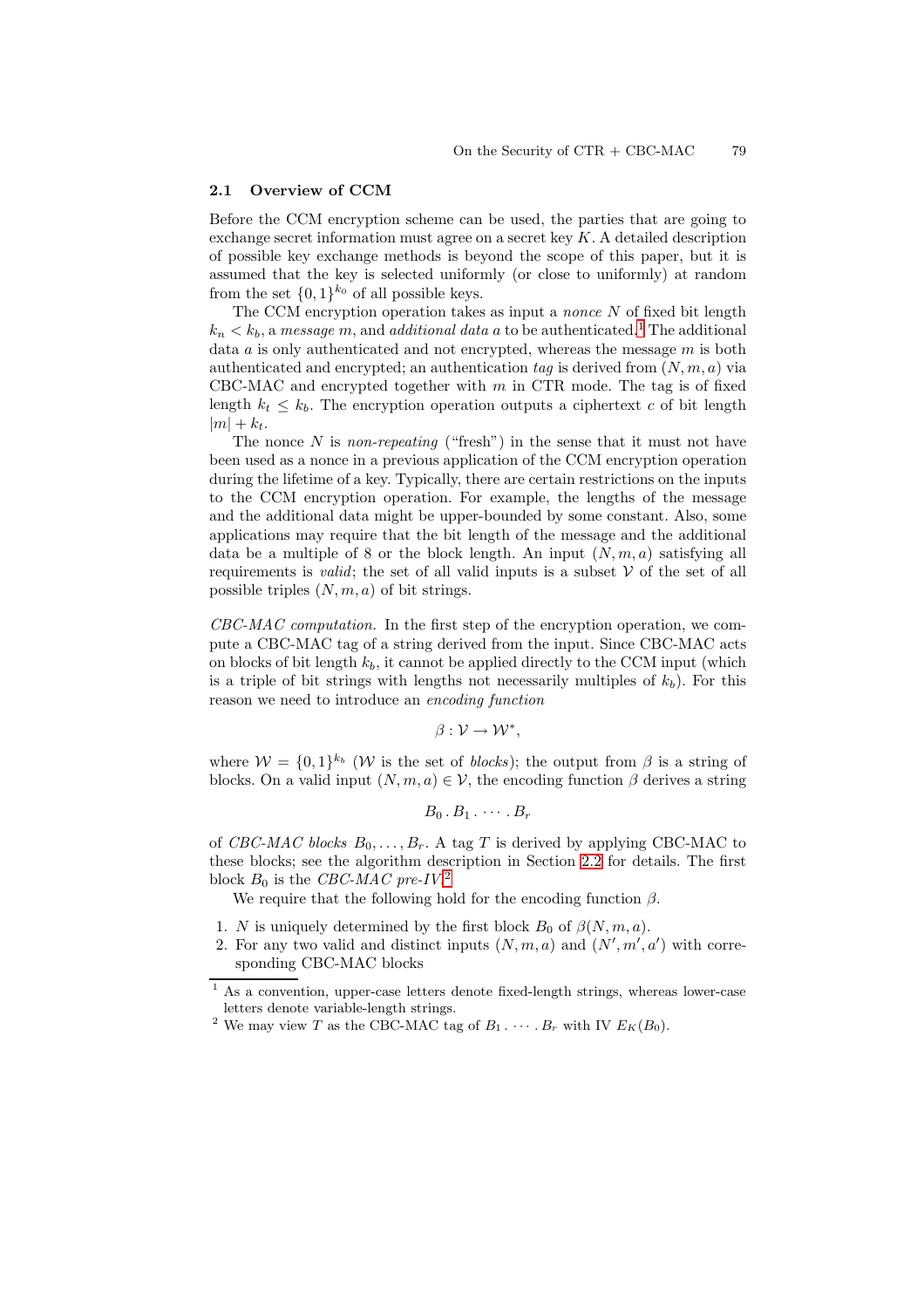$$
\beta(N,m,a) = B_0 \cdot B_1 \cdot \cdots \cdot B_r ,
$$
  

$$
\beta(N',m',a') = B'_0 \cdot B'_1 \cdot \cdots \cdot B'_s ,
$$

 $B_i$  and  $B'_i$  are distinct for some  $i \leq \min\{r, s\}$ ; the function  $\beta$  is *prefix-free*.

While maybe not absolutely necessary for security (compare to [\[3,](#page-11-2)[24,](#page-12-8)[14\]](#page-12-17)), the first condition is a convenient way of making the security analysis more streamlined; each new application of the CCM encryption operation will employ a fresh CBC-MAC pre-IV  $B_0$ . The second condition is not arbitrarily chosen; Petrank and Rackoff [\[24\]](#page-12-8) have observed that CBC-MAC has attractive security properties when applied to a prefix-free message space. Note that this condition implies that  $(N, m, a)$  is uniquely determined by  $\beta(N, m, a)$ .

*CTR encryption.* In the second step of the encryption operation, we encrypt the message m and the CBC-MAC tag T in CTR mode. We use a *CTR block generator*  $\pi$  with four arguments  $(i, N, |m|, a)$  such that the nonce N and the *counter* i (but not necessarily the message length  $|m|$  and the the additional data a) are uniquely determined by the CTR block  $\pi(i, N, |m|, a)$ . Here,  $N \in \{0, 1\}^{k_n}$ and  $0 \leq i \leq \mu_{\text{max}}$ , where  $\mu_{\text{max}}$  is a scheme-specific parameter bounding the maximal number of blocks in a message (note that  $(\mu_{\max} + 1) \cdot 2^{k_n} \leq 2^{k_b}$ ). This gives the theoretical upper bound  $\mu_{\text{max}} \cdot 2^{k_n}$  on the total number of message blocks that can be encrypted during the lifetime of a key. There might be schemespecific restrictions on the nonce that make the actual upper bound considerably smaller than the theoretical upper bound.

On input  $(N, m, a)$ , the CTR input blocks  $A_0, A_1, A_2, \ldots$  are defined as

$$
A_i = \pi(i, N, |m|, a) .
$$

The  $k_t$  leftmost bits of  $E_K(A_0)$  are used for encryption of the CBC-MAC tag T, while the |m| leftmost bits of the string  $E_K(A_1)$ .  $E_K(A_2)$ .  $E_K(A_3)$ .  $\cdots$  are used for encryption of the message m. Let  $\beta_0(N,m,a)$  be equal to the first block  $B_0$  of  $\beta(N,m,a)$ . We require that

$$
\pi(i, N, |m|, a) \neq \beta_0(N', m', a')
$$

for all valid  $(N, m, a)$ ,  $(N', m', a')$  and  $0 \leq i \leq \mu_{\max}$ . This is achieved if, e.g., the leftmost bit of the output from  $\pi$  is always 0, whereas the leftmost bit of the output from  $\beta_0$  is always 1.

The nonce being non-repeating implies that *all CTR input blocks* A<sup>i</sup> *and all CBC-MAC pre-IVs* B<sup>0</sup> *used during the lifetime of a key are distinct*.

## <span id="page-4-0"></span>**2.2 CCM Specification**

CCM encryption can be summarized as follows. First, the CBC-MAC tag T of  $\beta(N,m,a)$  is computed. Second, the message m is encrypted in CTR mode with CTR blocks generated from the nonce N via  $\pi$ . Finally, the tag T is encrypted with a single CTR block.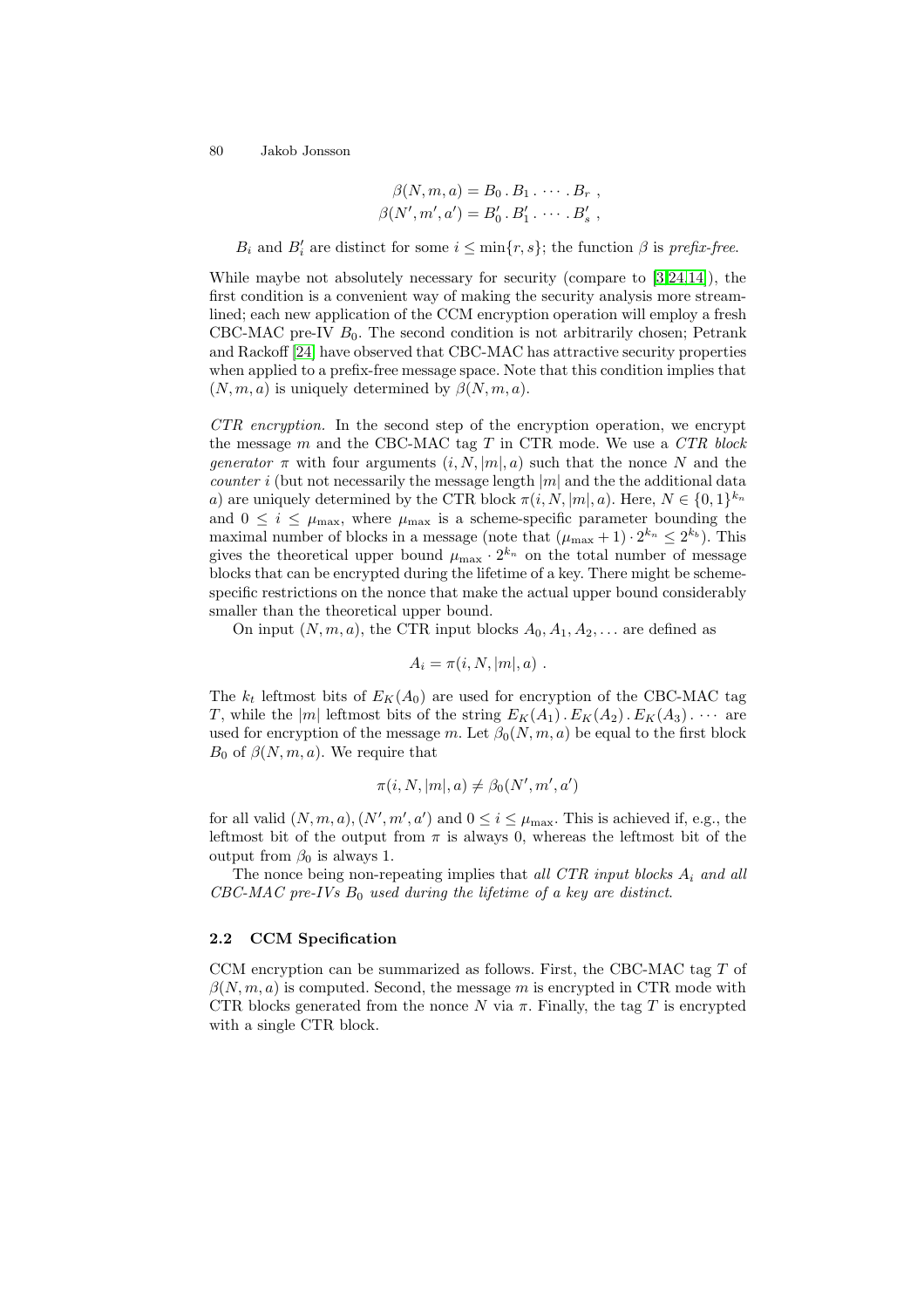Formally, CCM encryption is defined as follows.

 $CCM-ENCRYPT(N, m, a)$ 

- 1. CBC-MAC computation:
	- $-$  Let  $B_0 \tcdot B_1 \tcdots \tcdot B_r = \beta(N, m, a).$
	- $-$  Let  $Y_0 = E_K(B_0)$ .
	- $-$  For  $1 \leq i \leq r$ , let  $Y_i = E_K(Y_{i-1} \oplus B_i)$ .
	- Let T be equal to the  $k_t$  leftmost bits of  $Y_r$ .
- 2. CTR encryption:
	- $-$  Let  $\mu = \lfloor |m|/k_b \rfloor$ .
	- $-$  For  $0 \le i \le \mu$ , let  $A_i = \pi(i, N, |m|, a)$ .
	- $-$  For  $0 \leq i \leq \mu$ , let  $S_i = E_K(A_i)$ .
	- Let  $s_m$  be equal to the  $|m|$  leftmost bits of  $S_1 \tS_2 \tcdots S_\mu$  and let  $S_T$ be equal to the  $k_t$  leftmost bits of  $S_0$ .
	- $-$  Let  $c = [m \oplus s_m]$ .  $[T \oplus S_T]$ .
- 3. Output c.

CCM decryption of a ciphertext  $c$  with the nonce  $N$  and the additional data  $a$ is defined in the obvious manner: First, apply the reverse of step 2 to  $c$  to obtain a message m and a CBC-MAC tag T (the CTR block generator  $\pi$  is applied to  $(i, N, |c| - k_t, a)$ ). Next, apply CBC-MAC to  $\beta(N, m, a)$  as in step 1 to obtain a CBC-MAC tag T' equal to the  $k_t$  leftmost bits of  $Y_r$ . If  $T = T'$ , then c is valid and  $m$  is output. Otherwise,  $c$  is not valid and an error is output. Note that the decryption operation must not release the message or any part of it until the tag has been verified. This is to prevent a chosen-ciphertext adversary from deriving useful information from invalid decryption queries.

### <span id="page-5-0"></span>**2.3 Example**

In the proposals [\[27\]](#page-12-6) to IEEE 802.11 and [\[28\]](#page-13-0) to NIST, CCM is based on AES with block length  $k_b = 128$  and key length  $k_0$  equal to 128, 192, or 256. All strings are assumed to be of length a multiple of 8. Before CCM can be used, we need to fix  $k_t$ ,  $k_n$ , and  $\mu_{\text{max}}$ . In [\[27,](#page-12-6)[28\]](#page-13-0), the tag length  $k_t$  is a multiple of 16 between 32 and 128, while the nonce length  $k_n$  is a multiple of 8 between 56 and 112. For formatting reasons, the number of octets in a message must not exceed  $2^{120-k_n}-1$ ; put  $k_{\text{max}} = 120-k_n$ . Note that  $\mu_{\text{max}} = 2^{k_{\text{max}}-4}$ ; each block contains 2<sup>4</sup> octets. An input  $(N, m, a)$  is valid if and only if  $N \in \{0, 1\}^{k_n}$ ,  $0 \leq |a|/8 < 2^{16}$ , and  $0 \leq |m|/8 < 2^{k_{\text{max}}}$ . <sup>[3](#page-5-1)</sup>

The encoding function  $\beta$  is defined as follows on input  $(N, m, a)$ . The first block  $B_0$  is equal to

$$
(0b)_2
$$
.  $(k_t/16-1)_3$ .  $(k_{\text{max}}/8-1)_3$ .  $(N)_{k_n}$ .  $(|m|/8)_{k_{\text{max}}}$ .

<span id="page-5-1"></span><sup>3</sup> For simplicity, we assume that the octet length of the additional data *a* is small enough to fit within two octets; the proposal can handle larger values as well.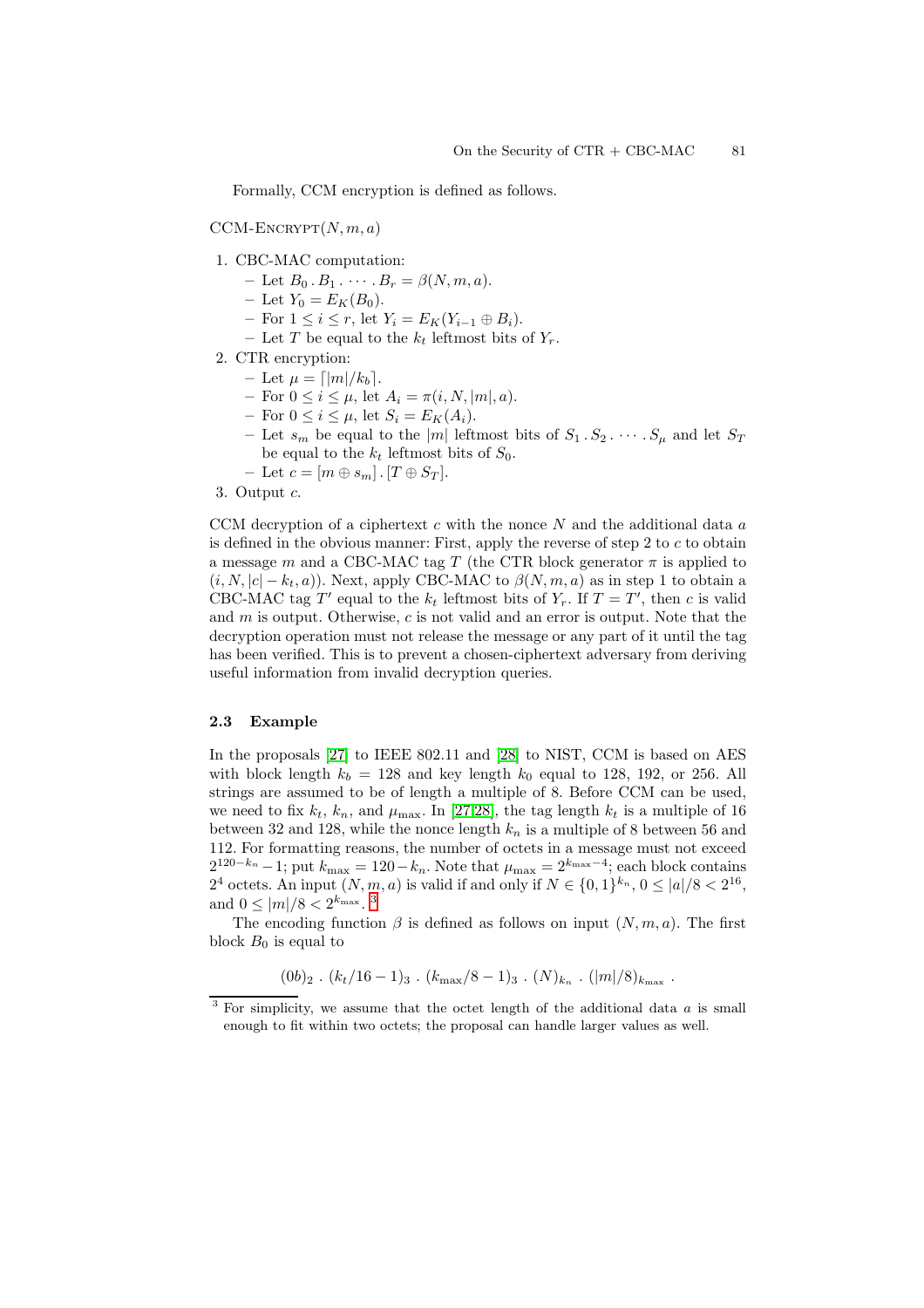The bit b is equal to 0 if a is the empty string and 1 otherwise. If  $b = 1$ , then the two leftmost octets of  $B_1$  are equal to  $(|a|/8)_{16}$ . Let  $L_a$  be  $(|a|/8)_{16}$  if  $|a| > 0$ and the empty string otherwise. Then

$$
\beta(N,m,a) = B_0 \cdot L_a \cdot a \cdot Z_1 \cdot m \cdot Z_2 .
$$

Here,  $Z_1$  and  $Z_2$  are short (possibly empty) strings of zeros such that  $|L_a a Z_1|$ and  $|m Z_2|$  are multiples of the block length 128. Note that N is uniquely determined by  $B_0$  and that  $\beta$  is prefix-free; no proper prefix of  $\beta(N,m,a)$  is a valid output from  $\beta$ , and the input  $(N, m, a)$  is uniquely determined by  $\beta(N, m, a)$ . Namely, the inclusion of the exact octet length of a and m in  $\beta(N,m,a)$  makes it possible to extract a and m from  $a \cdot Z_1 \cdot m \cdot Z_2$  in an unambiguous manner.

The CTR block generator  $\pi$  depends only on the nonce and the counter and is defined as

$$
\pi(i,N) = (00000)_5 \, . \, (k_{\text{max}}/8 - 1)_3 \, . \, (N)_{k_n} \, . \, (i)_{k_{\text{max}}} \, .
$$

This cannot be equal to a CBC-MAC pre-IV  $B_0$ ; the first five bits in  $B_0$  are not all zeros since  $k_t/16-1$  is nonzero.

# **3 Security Analysis of CCM**

In this section we analyze the security of CCM. There are two aspects of security in our setting:

- **–** Privacy: It should be infeasible for an adversary to derive any information from the ciphertexts without access to the secret key.
- **–** Authenticity: It should be infeasible for an adversary to forge a valid ciphertext without access to the secret key.

In Section [3.1](#page-6-0) we argue heuristically for the security of CCM. Formal definitions are provided in Section [3.2,](#page-7-0) while the main theorems are given in Section [3.3.](#page-9-0)

# <span id="page-6-0"></span>**3.1 Heuristic Security Argument**

Before analyzing CCM in greater detail, we provide a rough outline of the security properties of CCM; see next section for a detailed description of the attack models. Note that the discussion in this section is only heuristic and leaves out quite a few technical details that must not be ignored in a formal analysis. Throughout this section, we assume that the underlying permutation  $E_k$  is chosen uniformly at random from the set of all permutations.

First, consider privacy. In our setting, the goal for the adversary is to distinguish the ciphertexts from "random gibberish" (a bit string chosen uniformly at random from the set of all possible bit strings of a specified length). Let  $(N, m, a)$  be an input to the encryption operation. This operation first computes a tag T and then encrypts the message m and the tag in CTR mode. Since N is required to be fresh, the CTR input blocks and the CBC-MAC pre-IVs are new.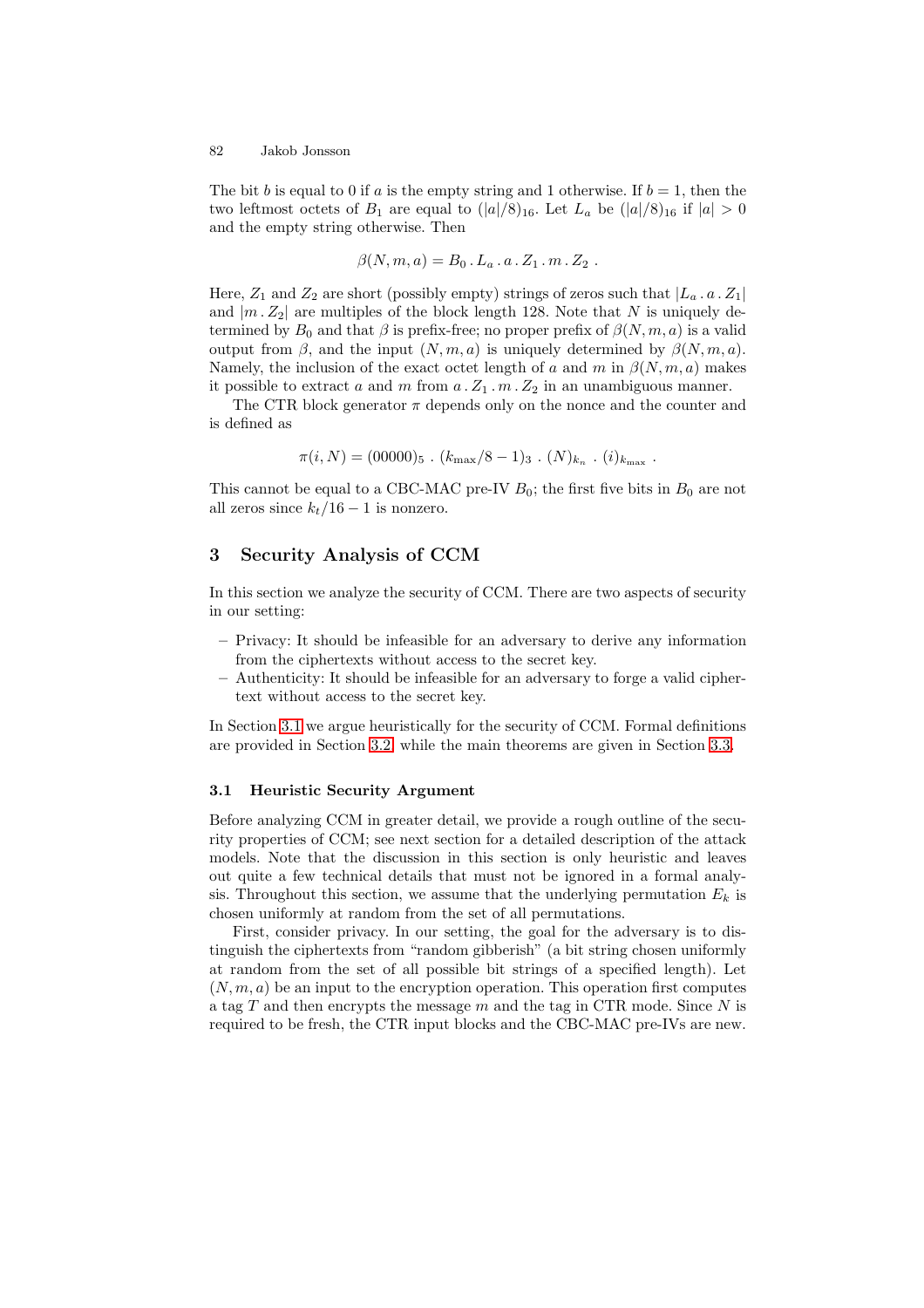In particular, the output ciphertext will be very close to random gibberish even if the adversary knows the plaintext.

As we will see in the formal analysis, there are only two ways for the adversary to be successful. First, the adversary may mount a "birthday" attack against the CTR output blocks. Namely, since  $E_k$  is a block cipher and since all input blocks are distinct, there are no collisions among the CTR output blocks. However, with probability approximately  $O(q^2) \cdot 2^{-b}$  (q is the number of applications of the underlying block cipher), true random gibberish will contain such block collisions. Second, the adversary may hope for an anomaly to occur within the CBC-MAC computations (e.g., an internal collision or a CBC-MAC tag that coincides with some CTR output block). In our formal analysis, we will demonstrate that the probability of any such anomaly is bounded by  $O(q^2) \cdot 2^{-b}$ .

Next, consider authenticity. We have already concluded that it is hard to distinguish the ciphertexts from random gibberish. In addition, it turns out that it is hard to tell anything nontrivial about the internal CBC-MAC input and output blocks even if all plaintexts are known. We will prove later that the probability that the adversary is able to extract any useful information about the internal blocks is bounded by  $O(q^2) \cdot 2^{-b}$ .

Unless  $q$  is very large, the adversary knows close to nothing about the internal blocks, which implies that it is close to impossible to modify any previous encryption query without having the encrypted tag modified in an unpredictable manner. Namely, since  $\beta$  is prefix-free, any forgery attempt is uniquely determined by the corresponding sequence  $B_0 \tcdot B_1 \cdots$  of CBC-MAC blocks. Specifically, if there is a previous encryption query with the same initial blocks as the present forgery attempt, it is still the case that there is some position on which the CBC-MAC blocks differ. The conclusion is that it is hard to guess the tag with probability better than  $2^{-k_t}$ ; whatever modification the adversary tries to make, she cannot predict the consequences.

#### <span id="page-7-0"></span>**3.2 Security Concepts**

Our definitions are based on work in [\[2,](#page-11-1)[4,](#page-11-0)[6](#page-12-18)[,17\]](#page-12-19) and are analogous to those in [\[26\]](#page-12-10). CCM is a member of the family of *nonce-using symmetric encryption schemes*. Such a scheme is defined by a 4-tuple  $(\mathcal{K}, \mathcal{E}, \mathcal{D}, k_n)$ . Here,  $k_n$  is an integer (the nonce length) and  $K$  is the *key space*. In our setting,  $\mathcal E$  and  $\mathcal D$  are functions

$$
\mathcal{K} \times \{0,1\}^{k_n} \times \{0,1\}^* \times \{0,1\}^* \to \{0,1\}^* \cup \{\phi\}
$$

 $(\phi = \text{``Error''})$  such that

$$
\mathcal{D}(K, N, c, a) = \begin{cases} m \text{ if } c = \mathcal{E}(K, N, m, a) \text{ for some (unique) } m; \\ \phi \text{ if } c \neq \mathcal{E}(K, N, m, a) \text{ for all } m. \end{cases}
$$

We will write  $\mathcal{E}_K(N,m,a) = \mathcal{E}(K,N,m,a)$  and similarly for D. We assume that the bit length of  $\mathcal{E}_K(N,m,a)$  is uniquely determined by the bit lengths of m and a (the bit length of N is fixed to  $k_n$ ).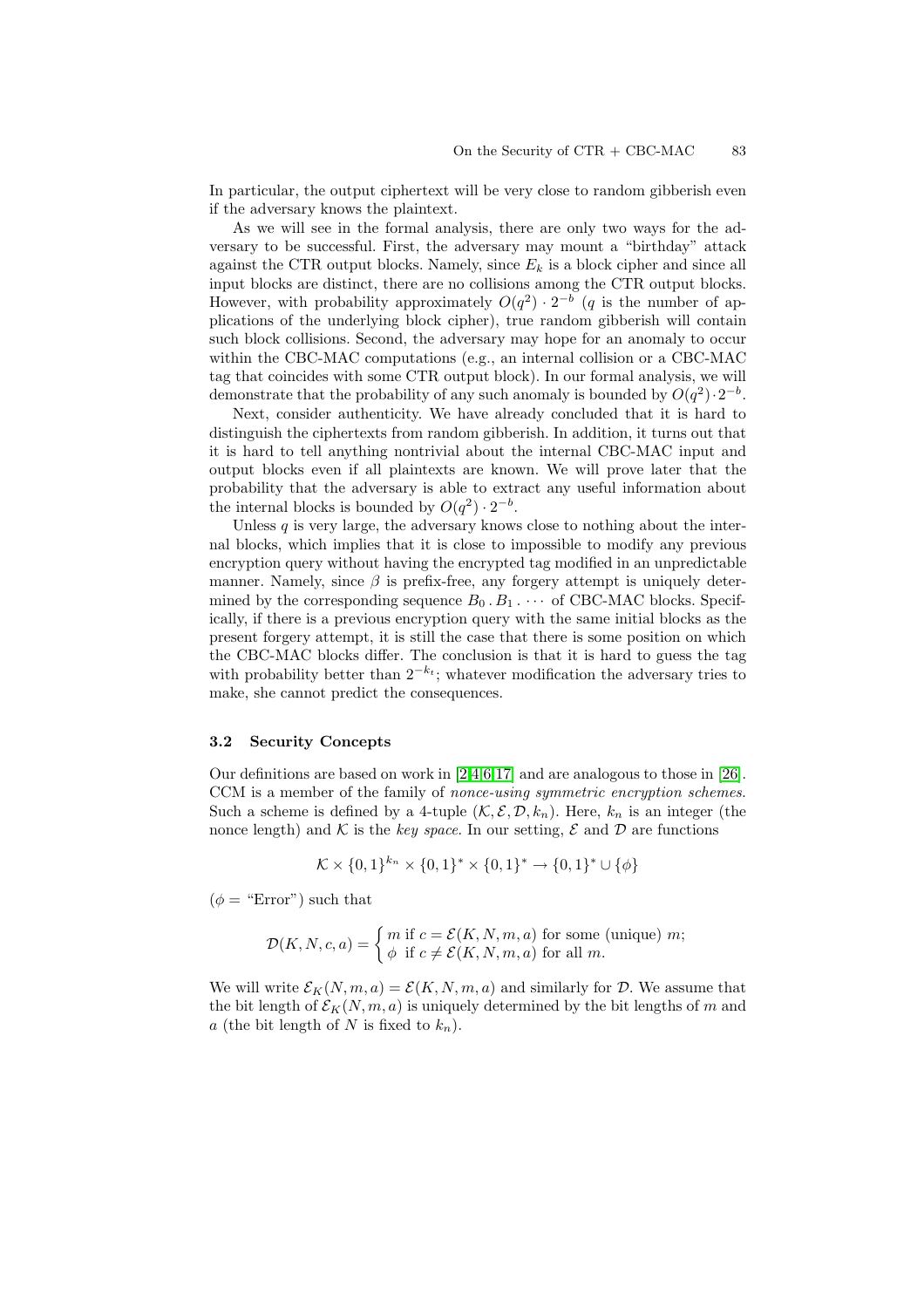We define privacy and authenticity of a nonce-using symmetric encryption scheme  $\Pi = (\mathcal{K}, \mathcal{E}, \mathcal{D}, k_n)$  in terms of two attack experiments. In each of the two experiments, a key K is first chosen uniformly at random from  $K$ . We proceed as follows in a manner similar to the approach in [\[26\]](#page-12-10), except that we allow the adversary against authenticity to make several forgery attempts.

*Privacy.* In the privacy experiment, the adversary A has access to an encryption oracle  $\mathcal O$  that on input  $(N, m, a)$  returns a ciphertext c. A may send arbitrary queries to the oracle, except that the same nonce must not be used in more than one query; such a query is immediately rejected by the oracle. Thus we restrict our attention to *nonce-respecting* adversaries.

The encryption oracle is chosen from a set of two possible oracles via a fair coin flip  $b \in \{0,1\}$ . If  $b = 1$ , then the oracle is the true oracle  $\mathcal{E}_K$ . If  $b = 0$ , then the oracle is a random oracle R that on input  $(N, m, a)$  returns a string of length  $|\mathcal{E}_K(N,m,a)|$  chosen uniformly at random. By assumption,  $|\mathcal{E}_K(N,m,a)|$ depends only on |m| and |a|. The goal for A is to guess the bit b; a correct guess would mean that she is able to distinguish  $\mathcal{E}_K$  from a true random number generator. We define the advantage of  $A$  against the privacy of  $\Pi$  as

$$
\mathrm{Adv}_{\Pi}^{\mathsf{priv}}(\mathcal{A}) = \left| \Pr_{K \leftarrow \mathcal{K}} (1 \leftarrow \mathcal{A}^{\mathcal{E}_K}) - \Pr(1 \leftarrow \mathcal{A}^{\mathcal{R}}) \right| \right| ;
$$

 $1 \leftarrow \mathcal{A}^{\mathcal{O}}$  denotes the event that A outputs 1 conditioned that the underlying oracle is  $\mathcal{O}$ .  $\square$ 

*Authenticity.* In the authenticity experiment, A has access to the true encryption oracle  $\mathcal{E}_K$  and to the true decryption oracle  $\mathcal{D}_K$ . Queries to the decryption oracle will be referred to as *forgery attempts*. As in the privacy experiment, we assume that the adversary is nonce-respecting when making encryption queries. However, there are no such restrictions on forgery attempts. The goal for  $A$  is to produce a forgery attempt  $(N^*, c^*, a^*)$  such that  $\mathcal{D}_K(N^*, c^*, a^*) \neq \phi$ ; if this is true, then A *forges*. The only restriction on  $(N^*, c^*, a^*)$  is that there must not be any previous encryption query  $(N^*, m, a^*)$  with response  $c^*$ . However,  $N^*$  may well be part of a previous encryption query and one or several previous forgery attempts. A may send her encryption queries and forgery attempts in any order and at any time during the experiment. We define the advantage of  $A$  against the authenticity of  $\Pi$  as

$$
Adv_{\Pi}^{\text{auth}}(\mathcal{A}) = \Pr_{K \leftarrow \mathcal{K}}(\mathcal{A}^{\mathcal{E}_K} \text{ forges}) . \Box
$$

The reason for accepting several forgery attempts (as opposed to one single forgery attempt at the end of the experiment) is that we want to analyze how the number of forgery attempts affects the success probability of an adversary. Specifically, we want to show that the adversary does not gain more than negligibly from making multiple forgery attempts if the tag length is considerably larger than  $k_b/2$ .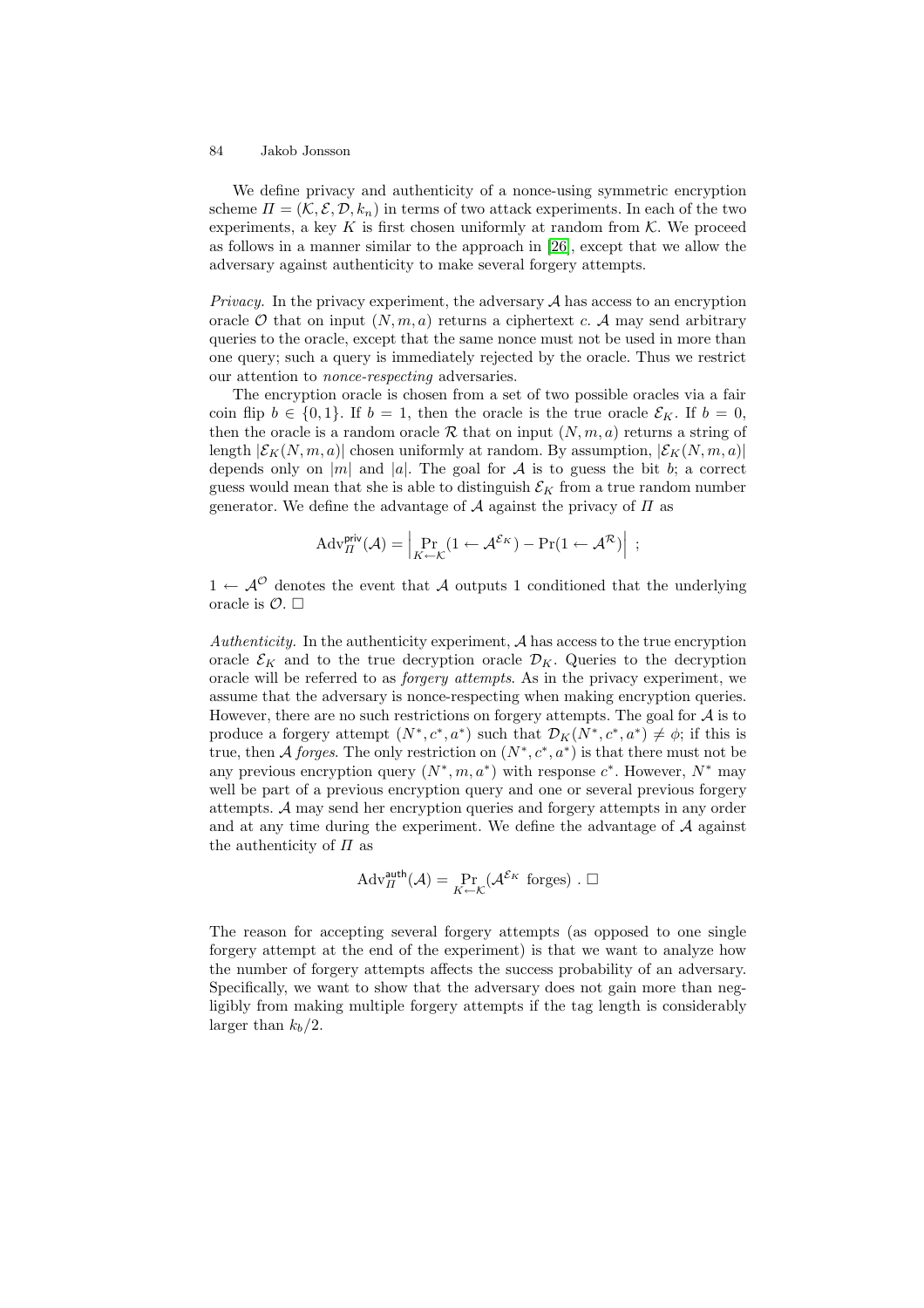l,

Our goal is to relate the security of CCM to the hardness of distinguishing the underlying function  $E_K$  from a random function (and, if E is a block cipher, from a random permutation). Let Rand( $k_b$ ) be the set of all functions  $f: \{0,1\}^{k_b} \rightarrow$  $\{0,1\}^{k_b}$  and let Perm $(k_b)$  be the subset of Rand $(k_b)$  consisting of all permutations. First consider indistinguishability from a random function.

*PRF indistinguishability.* The attack experiment for  $E_K$  is very similar to the privacy experiment for  $\Pi$  above. In the first step of the experiment a key K is chosen uniformly at random from  $K$  and an oracle  $\mathcal O$  is chosen via a fair coin flip b. If  $b = 0$ , then  $\mathcal O$  is a function  $\rho$  selected uniformly at random from Rand( $k_b$ ). If  $b = 1$ , then  $\mathcal O$  is  $E_K$ . The adversary  $\mathcal B$  is given access to the oracle  $\mathcal O$  and is allowed to send arbitrary queries. The goal for the adversary is to guess the bit b. We define

$$
\mathrm{Adv}_{E}^{\mathsf{prf}}(\mathcal{B}) = \left| \Pr_{K \leftarrow \mathcal{K}} (1 \leftarrow \mathcal{B}^{E_K}) - \Pr_{\rho \leftarrow \mathsf{Rand}(k_b)} (1 \leftarrow \mathcal{B}^{\rho}) \right| \right| \ . \ \Box
$$

*PRP indistinguishability.* We now consider indistinguishability from a random permutation. The only modification from the previous experiment is that  $\rho$  is selected from  $\text{Perm}(k_b)$  instead of Rand $(k_b)$ ; we define

$$
\mathrm{Adv}_{E}^{\mathsf{prp}}(\mathcal{B}) = \left| \Pr_{K \leftarrow \mathcal{K}} (1 \leftarrow \mathcal{B}^{E_K}) - \Pr_{\rho \leftarrow \mathsf{Perm}(k_b)} (1 \leftarrow \mathcal{B}^{\rho}) \right| \right| \ . \ \Box
$$

<span id="page-9-1"></span>Before we proceed, we state a useful result regarding the correspondence between PRF and PRP indistinguishability; see [\[3\]](#page-11-2) for a proof.

**Lemma 1.** Let E be a block cipher;  $E_K$  is a permutation for each key  $K \in \mathcal{K}$ . *Then for any PRF distinguisher* B *making* q *queries to his oracle, there is a PRP distinguisher* Bˆ *making* q *queries to his oracle such that*

$$
Adv_E^{\text{prf}}(\mathcal{B}) \leq Adv_E^{\text{prp}}(\hat{\mathcal{B}}) + q(q-1) \cdot 2^{-k_b-1} \ .
$$

*The running time for*  $\hat{B}$  *is the running time for*  $B$  *plus the time needed to transport* q queries and q responses between  $\mathcal B$  and  $\mathcal B$ 's oracle.  $\Box$ 

### <span id="page-9-0"></span>**3.3 Security Results**

We now present lower bounds for the security of CCM in terms of the underlying function  $E_K$ . First consider authenticity. For an encryption query  $Q = (N, m, a)$ , define

$$
l_Q = \left\lceil \frac{|\beta(N,m,a)| + |m|}{k_b} \right\rceil + 1 ;
$$

 $l_Q$  is the total number of applications of the block cipher needed to respond to the query Q. For a forgery attempt  $Q^* = (N^*, c^*, a^*)$  corresponding to the message  $m^*$ , define

$$
l_{Q^*} = \left\lceil \frac{|\beta(N^*, m^*, a^*)| + |c^*|}{k_b} \right\rceil + 1 ;
$$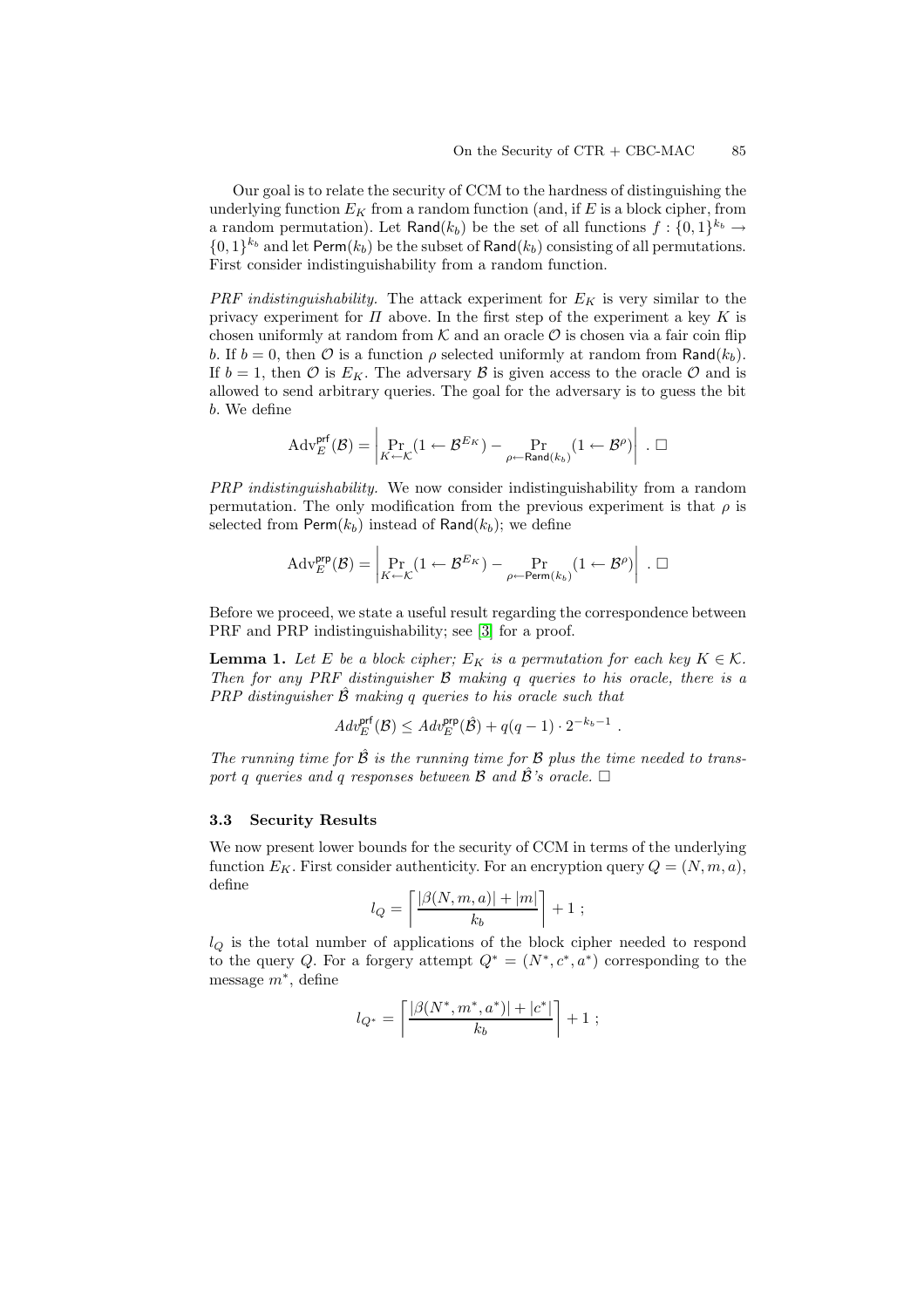<span id="page-10-0"></span> $l_{Q^*}$  is the total number of applications of the block cipher needed to decrypt  $c^*$ and check whether  $c^*$  is valid.

**Theorem 1.** Let A be an adversary against the authenticity of CCM. Let  $q_E$ *be the number of encryption queries and let*  $Q_1, Q_2, \ldots, Q_{q_E}$  *denote the queries.* Let  $q_F$  be the number of forgery attempts and let  $Q_1^*, Q_2^*, \ldots, Q_{q_F}^*$  denote the *attempts. Put*

$$
l_E = \sum_i l_{Q_i} \quad and \quad l_F = \sum_i l_{Q_i^*} \ .
$$

*Then there is a PRF distinguisher* B *such that*

$$
\mathrm{Adv}_{\mathsf{CCM}}^{\mathsf{auth}}(\mathcal{A}) \leq \mathrm{Adv}_{E}^{\mathsf{prf}}(\mathcal{B}) + q_F \cdot 2^{-k_t} + (l_E + l_F)^2 \cdot 2^{-k_b - 1} \ .
$$

*Thus, by Lemma [1,](#page-9-1) if* E *is a block cipher, then there is a PRP distinguisher*  $\hat{\beta}$ *such that*

$$
\mathrm{Adv}_{\mathsf{CCM}}^{\mathsf{auth}}(\mathcal{A}) \leq \mathrm{Adv}_{E}^{\mathsf{prp}}(\hat{\mathcal{B}}) + q_F \cdot 2^{-k_t} + (l_E + l_F)^2 \cdot 2^{-k_b}.
$$

*Both distinguishers have an additional running time equal to the time needed to process the queries from A. This includes making*  $l_E + l_F$  *oracle queries and*  $xoring \ l_E - q_E + l_F - q_F \ pairs \ of \ blocks \ of \ size \ k_b$ .

The proof of Theorem [1](#page-10-0) is given in Appendix [A.](#page-13-1)

<span id="page-10-1"></span>Now consider privacy.

**Theorem 2.** Let A be an adversary against the privacy of CCM. Let  $q_E$  and l<sup>E</sup> *be defined as in Theorem [1.](#page-10-0) Then there is a PRF distinguisher* B *such that*

$$
Adv_{\mathsf{CCM}}^{\mathsf{priv}}(\mathcal{A}) \leq Adv_{E}^{\mathsf{prf}}(\mathcal{B}) + l_{E}^{2} \cdot 2^{-k_{b}-1} .
$$

*Thus, by Lemma [1,](#page-9-1) if*  $E$  *is a block cipher, then there is a PRP distinguisher*  $B$ *such that*

$$
\mathrm{Adv}_{\mathsf{CCM}}^{\mathsf{priv}}(\mathcal{A}) \leq \mathrm{Adv}_{E}^{\mathsf{prp}}(\hat{\mathcal{B}}) + l_{E}^{2} \cdot 2^{-k_{b}}.
$$

*Both distinguishers have an additional running time equal to the time needed to process the queries from A. This includes making*  $l_E$  *oracle queries and xoring*  $l_E - q_E$  pairs of blocks of size  $k_b$ .

The proof of Theorem [2](#page-10-1) is given in Appendix [B.](#page-17-0)

## **3.4 Possible Extensions Beyond the Birthday Paradox**

The security bounds in the previous section include a term of the form  $c \cdot l^2 \cdot 2^{-k_b}$ , where c is a small constant,  $l$  is the number of applications of the underlying block cipher, and  $k_b$  is the block size. This term is closely related to the "birthday" paradox", which states that a collision  $X_i = X_j$  is likely to be found among l uniformly random bit strings  $X_1, \ldots, X_l$  of length  $k_b$  if l is approximately  $2^{k_b/2}$ .

In some situations, it would be desirable to have assurance that CCM remains secure beyond the birthday paradox bound. While this cannot be true for the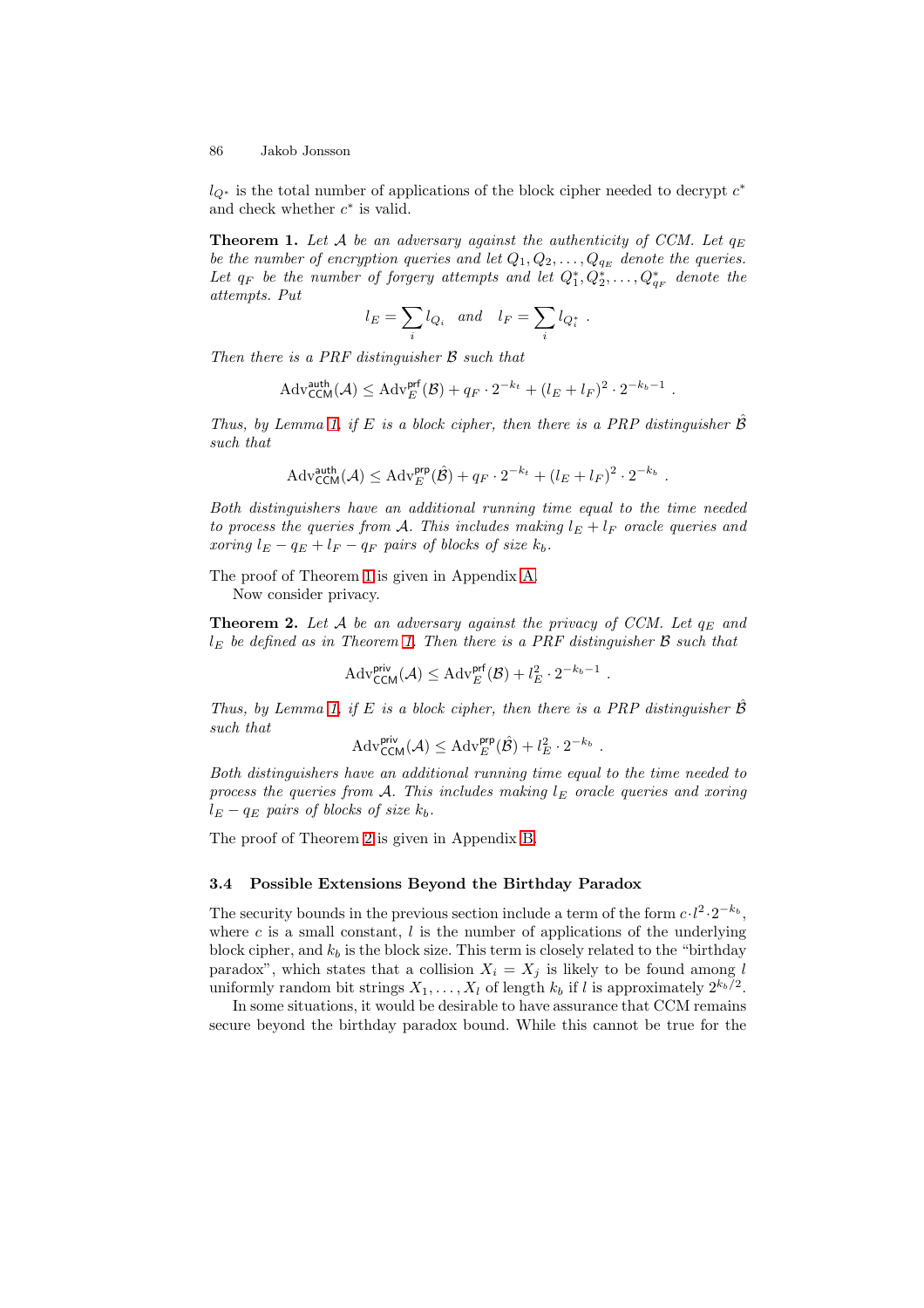confidentiality of CCM, we still hope to find an authenticity bound that is linear rather than quadratic in the number of applications of the block cipher.

As a comparison, consider the recent paper [\[14\]](#page-12-17), which elaborates on a variant of CBC-MAC called RMAC. The RMAC construction is a message authentication code based on CBC-MAC that is provably secure against birthday paradox attacks. RMAC is similar to CCM in that both schemes encrypt the CBC-MAC tag. While the encryption method in RMAC is substantially stronger than that in CCM, we still conjecture that the CTR encryption of the CBC-MAC tag is strong enough to thwart birthday attacks.

We summarize the problem to be solved as follows.

**Problem 1** *Let notations be as in Theorem [1](#page-10-0) with* A *being an adversary against the authenticity of CCM, and assume that* E *is a block cipher. Is there a PRP distinguisher* Bˆ *with approximately the same running time as* A *such that*

 $\mathrm{Adv}_{\mathsf{CCM}}^{\mathsf{auth}}(\mathcal{A}) \leq \mathrm{Adv}_{E}^{\mathsf{prp}}(\hat{\mathcal{B}}) + q_F^{1+o(1)} \cdot 2^{-k_t} + (l_E + l_F)^{1+o(1)} \cdot 2^{-k_b}$ ?

Ferguson [\[9\]](#page-12-20) has demonstrated that the corresponding conjecture for OCB mode [\[26\]](#page-12-10) is false; there is an attack against the authenticity of OCB with complexity very close to the lower security bound established in [\[26\]](#page-12-10). In this context, it is worth mentioning TAE, an interesting variant of OCB with excellent security bounds based on a "tweakable" block cipher; see [\[19\]](#page-12-21) for details. It remains to be examined whether there exists a variant of CCM based on a "tweakable" block cipher with just as good security bounds.

### **Acknowledgments**

I thank Burt Kaliski, Tadayoshi Kohno, and the CCM designers Niels Ferguson, Russ Housley, and Doug Whiting for valuable comments and fruitful discussions.

## <span id="page-11-3"></span>**References**

- 1. J. H. An and M. Bellare. Does Encryption with Redundancy Provide Authenticity? *Advances in Cryptology – EUROCRYPT 2001*, pp. 512 – 528, Springer Verlag, 2001.
- <span id="page-11-1"></span>2. M. Bellare, A. Desai, E. Jokipii, and P. Rogaway. A Concrete Security Treatment of Symmetric Encryption: Analysis of the DES Modes of Operation. *Proceedings of 38th Annual Symposium on Foundations of Computer Science (FOCS 97)*, IEEE, 1997.
- <span id="page-11-2"></span>3. M. Bellare, J. Kilian, P. Rogaway. The Security of the Cipher Block Chaining Message Authentication Code. *Journal of Computer and System Sciences*, 61 (3), 362 – 399, 2000.
- <span id="page-11-0"></span>4. M. Bellare and C. Namprempre. Authenticated Encryption: Relations Among Notions and Analysis of the Generic Composition Paradigm. *Advances in Cryptology – ASIACRYPT 2000*, pp. 531 – 545, Springer-Verlag, 2000.
- <span id="page-11-4"></span>5. M. Bellare and P. Rogaway. Optimal Asymmetric Encryption – How to Encrypt with RSA. *Advances in Cryptology – Eurocrypt '94*, pp. 92 – 111, Springer Verlag, 1994.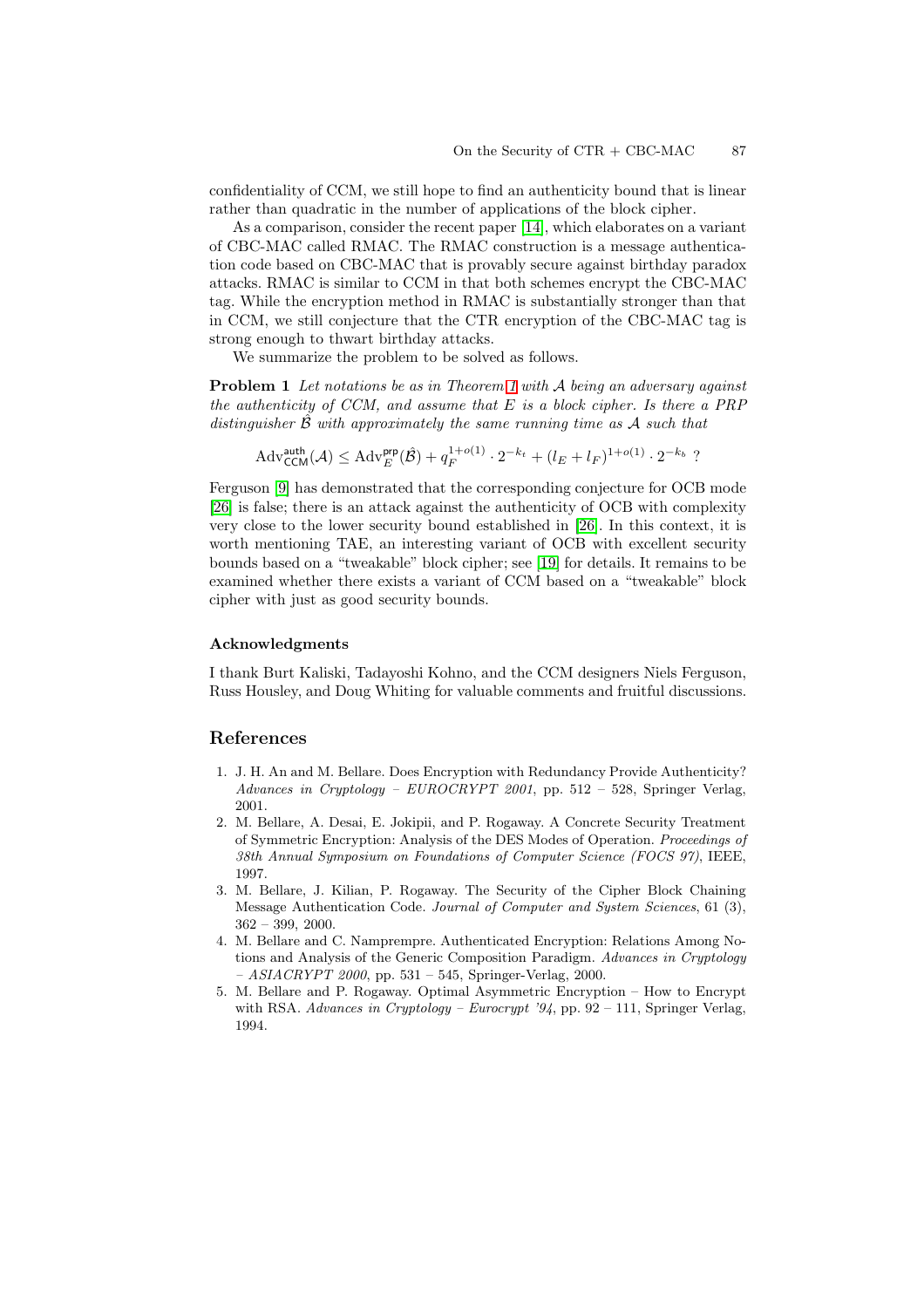- <span id="page-12-18"></span>6. M. Bellare and P. Rogaway. Encode-Then-Encipher Encryption: How to Exploit Nonces or Redundancy in Plaintexts for Efficient Encryption. *Advances in Cryptology – ASIACRYPT 2000*, pp. 317 – 330, Springer-Verlag, 2000.
- <span id="page-12-15"></span>7. J. Daemen and V. Rijmen. *AES Proposal: Rijndael*. Contribution to NIST, September 1999. Available from csrc.nist.gov/encryption/aes/rijndael/.
- <span id="page-12-1"></span>8. W. Diffie and M. Hellman. Privacy and Authentication: An Introduction to Cryptography. *Proceedings of the IEEE*, 67, pp. 397 – 427, 1979.
- <span id="page-12-20"></span>9. N. Ferguson. *Collision Attacks on OCB*. Preprint, February 2002.
- <span id="page-12-12"></span>10. V. Gligor, P. Donescu. *Infinite Garble Extension*. Contribution to NIST, 2000. Available from csrc.nist.gov/encryption/modes/proposedmodes/.
- <span id="page-12-14"></span><span id="page-12-13"></span>11. H. Handschuh and D. Naccache. *SHACAL*. Contribution to the NESSIE project, 2000.
- <span id="page-12-5"></span>12. IEEE Std 1363-2000. *Standard Specifications for Public Key Cryptography*. IEEE, 2000.
- 13. *ISO/IEC 9797: Information Technology Security Techniques Data Integrity Mechanism Using a Cryptographic Check Function Employing a Block Cipher Algorithm*. Second edition, 1994.
- <span id="page-12-17"></span>14. E. Jaulmes, A Joux and F. Valette. On the Security of Randomized CBC-MAC ´ Beyond the Birthday Paradox Limit – A New Construction. *Fast Software Encryption, 9th International Workshop, FSE 2002*, to appear.
- <span id="page-12-11"></span>15. C. S. Jutla. *Encryption Modes with Almost Free Message Integrity*. Contribution to NIST, 2000. Available from csrc.nist.gov/encryption/modes/proposedmodes/.
- <span id="page-12-9"></span>16. C. S. Jutla. *Parallelizable Encryption Mode with Almost Free Message Integrity*. Contribution to NIST, 2000. Available from csrc.nist.gov/encryption/modes/proposedmodes/.
- <span id="page-12-19"></span>17. J. Katz and M. Yung. Unforgeable Encryption and Chosen-Ciphertext-Secure Modes of Operation. *Fast Software Encryption 2000*, pp. 284-299, 2000.
- <span id="page-12-4"></span>18. H. Krawczyk. The Order of Encryption and Authentication for Protecting Communications (or: How Secure Is SSL?). *Advances in Cryptology – CRYPTO 2001*, pp. 310 – 331, Springer Verlag, 2001.
- <span id="page-12-21"></span>19. M. Liskov, R. L. Rivest and D. Wagner. *Tweakable Block Ciphers*. *Advances in Cryptology – CRYPTO 2002*, Springer Verlag, 2002.
- <span id="page-12-2"></span>20. A. Menezes, P. van Oorschot and S. Vanstone. *Handbook of Applied Cryptography*. CRC Press, 1996.
- <span id="page-12-0"></span>21. National Institute of Standards and Technology (NIST). *FIPS Publication 81: DES Modes of Operation*. December 1980.
- <span id="page-12-3"></span>22. National Institute of Standards and Technology (NIST). *FIPS Publication 180-1: Secure Hash Standard (SHS)*. April 1995.
- <span id="page-12-16"></span>23. National Institute of Standards and Technology (NIST). *FIPS Publication 197: Advanced Encryption Standard (AES)*. November 2001.
- <span id="page-12-8"></span>24. E. Petrank, C. Rackoff. CBC MAC for Real-Time Data Sources. *Journal of Cryptology*, 13 (3), pp. 315–338, 2000.
- <span id="page-12-7"></span>25. P. Rogaway. *IEEE 802.11-01/156r0: Some Comments on WHF Mode*. March 2002. Available from www.cs.ucdavis.edu/˜rogaway/ocb/ocb-doc.htm.
- <span id="page-12-10"></span>26. P. Rogaway, M. Bellare, J. Black and T. Krovetz. OCB: A Block-Cipher Mode of Operation for Efficient Authenticated Encryption. *8th ACM Conference on Computer and Communications Security (CCS-8)*, pp. 196-205. ACM Press, 2001.
- <span id="page-12-6"></span>27. D. Whiting, R. Housley and N. Ferguson. *IEEE 802.11-02/001r2: AES Encryption & Authentication Using CTR Mode & CBC-MAC*. March 2002.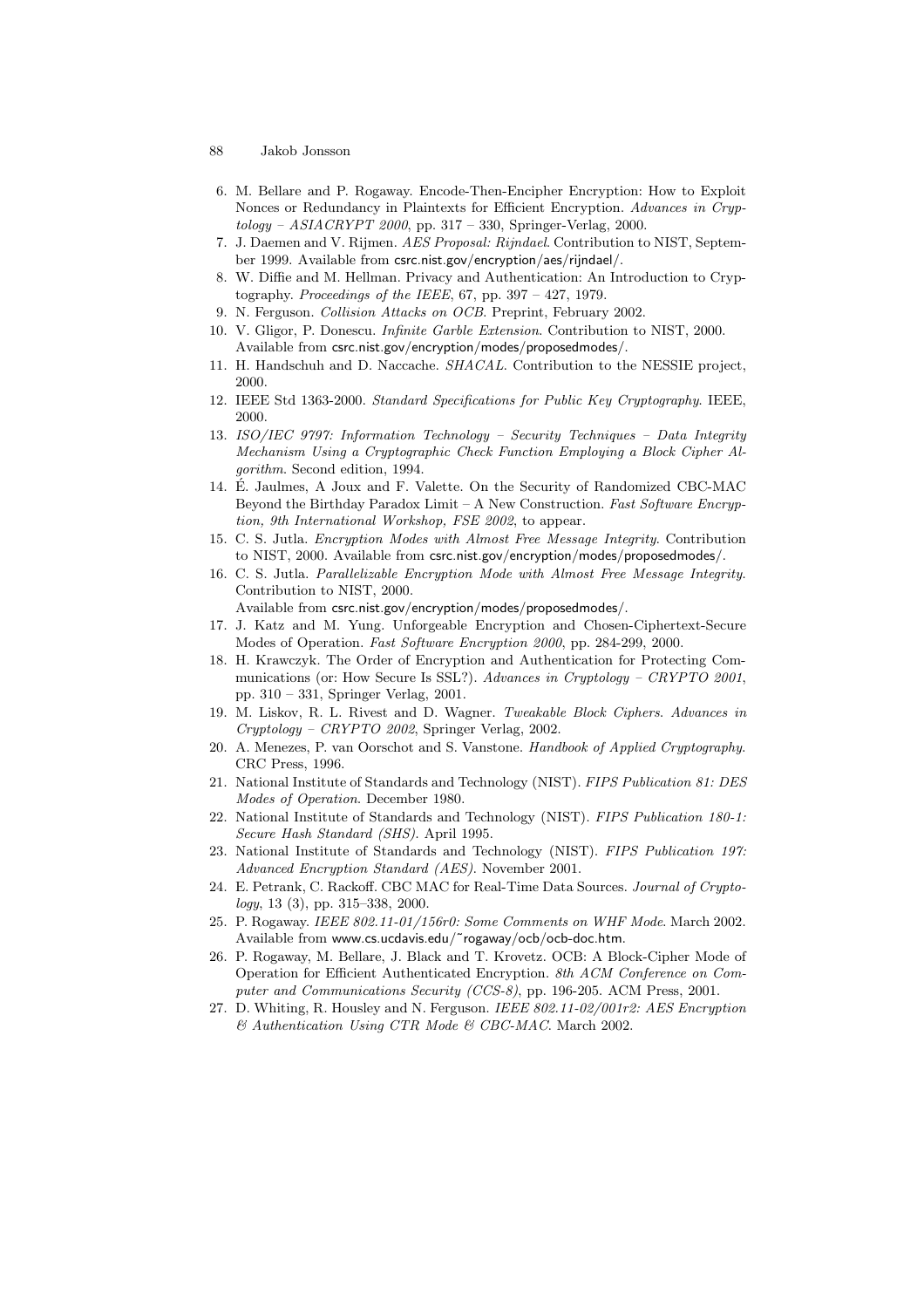<span id="page-13-0"></span>28. D. Whiting, R. Housley and N. Ferguson. *Counter with CBC-MAC (CCM), AES Mode of Operation*. Contribution to NIST, May 2002. Available from http://csrc.nist.gov/encryption/modes/proposedmodes/.

# <span id="page-13-1"></span>**A Proof of Theorem [1](#page-10-0)**

We want to relate an adversary  $A$  against the authenticity of CCM to a PRF distinguisher  $\beta$  attacking the underlying function  $E_K$ .  $\beta$  is given access to an oracle O equal to either  $E_K$  or a random function  $\rho$ , each with probability 1/2. B is able to respond to encryption queries from  $\mathcal A$  if  $\mathcal O = E_K$ . In this case B provides a perfect simulation of  $\mathcal{E}_K$ ; the responses are exactly the same as those provided by the true encryption oracle  $\mathcal{E}_K$ .

However, if  $\mathcal{O} = \rho$ , then the simulation is no longer perfect. Still, the experiment can be run;  $\mathcal A$  may or may not be able forge at the end. Let  $\mathcal B$  output 1 if A forges (with respect to an oracle based on  $\mathcal{O}$ ) and 0 otherwise. Note that

$$
Adv_{\mathsf{CCM}}^{\mathsf{auth}}(\mathcal{A}) = \Pr_{K \leftarrow \mathcal{K}}(1 \leftarrow \mathcal{B}^{E_K}) \leq Adv_{E}^{\mathsf{prf}}(\mathcal{B}) + \Pr_{\rho \leftarrow \mathsf{Rand}(k_b)}(1 \leftarrow \mathcal{B}^{\rho})
$$

$$
= Adv_{E}^{\mathsf{prf}}(\mathcal{B}) + \Pr_{\rho \leftarrow \mathsf{Rand}(k_b)}(\mathcal{A}^{\rho} \text{ forges}) ;
$$

 $\mathcal{A}^{\rho}$  denotes A with a CCM encryption oracle based on  $\rho$ . Thus we need to give a bound for the probability that an adversary  $A$  forges conditioned that the underlying function is selected uniformly at random from  $\textsf{Rand}(k_b)$ . To achieve such a bound, we need to demonstrate how to simulate  $\mathcal{A}$ 's encryption oracle. This is achieved if we are able to simulate the underlying random function  $\rho$ . We will also need to simulate the decryption oracle to check whether the forgery attempts by the adversary are valid or not. However, for the moment we restrict our attention to the encryption oracle simulation.

A true simulation of the function  $\rho$  would be as follows. The algorithm RF-SIMULATION ( $RF =$  Random Function) takes as input the block X to be processed and a list  $\mathcal L$  containing all pairs  $(X', Y')$  corresponding to previous applications of  $\rho$ ;  $Y' = \rho(X')$ .

 $RF$ -Simulation $(X, \mathcal{L})$ 

- 1. If X is the first block in some entry on the list  $\mathcal{L}$ , then  $Y = \rho(X)$  is already defined; output Y and exit.
- 2. Generate a string Y uniformly at random.
- 3. Add  $(X, Y)$  to the list  $\mathcal L$  and output Y.

To simplify analysis, we introduce a modified simulation by skipping step 1 and the list  $\mathcal{L}$ ; RO-SIMULATION (RO = Random Output) is defined as follows, in the easiest possible manner.

 $RO-SIMULATION(X)$ 

1. Generate a string Y uniformly at random and output Y .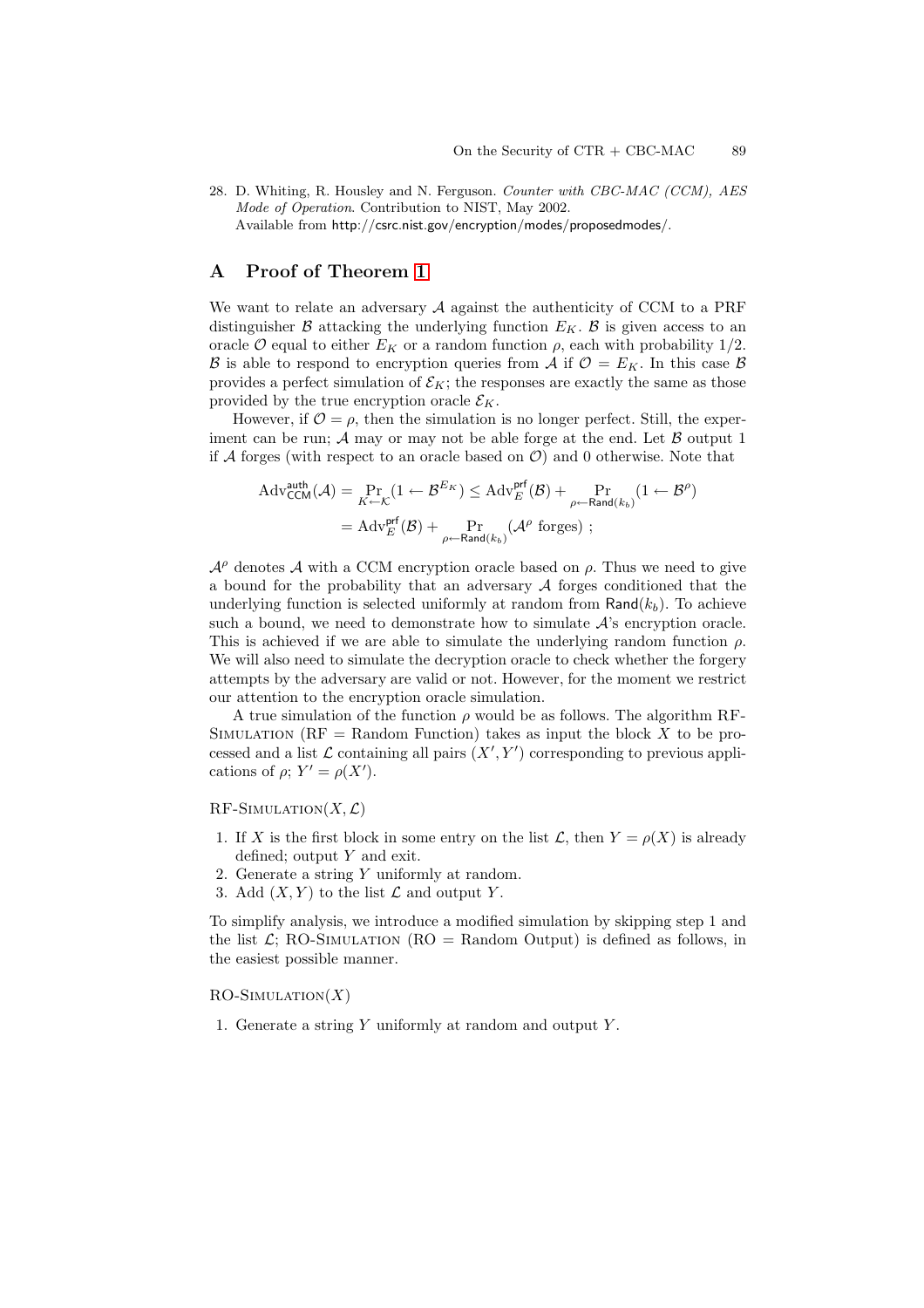This simulation fails if and only if some block appears twice as input to RO-Simulation and the two corresponding outputs are distinct (this makes the definition of  $\rho$  inconsistent). Let RO-InColl be the even that some input X appears twice; Pr(RO-InColl) is at least the probability of a simulation failure. Before we can estimate the probability of RO-InColl, we need to examine the structure of the input blocks to RO-SIMULATION. This is done as follows.

Let X be the multi-set of all input blocks to  $\rho$  needed when responding to encryption queries.  $\mathcal{X}$  being a multi-set means that if some input block appears several times during the simulation, then this block appears just as many times in  $X$ . We claim that the following holds for RO-SIMULATION.

*Claim.* The set X of input blocks can be divided into two sets  $\mathcal{X}_1$  and  $\mathcal{X}_2$ .  $\mathcal{X}_1$ is the set of input blocks derived from the nonces (i.e., the CTR blocks and the CBC-MAC pre-IV), while  $\mathcal{X}_2$  is the set of input blocks occurring in the internal CBC-MAC computations. All blocks in the first set  $\mathcal{X}_1$  are distinct and known to the adversary. All blocks in the second set  $\mathcal{X}_2$  are, from the view of the adversary, mutually independent and uniformly distributed among all possible blocks. Also, the sets  $\mathcal{X}_1$  and  $\mathcal{X}_2$  are independent. In particular, the ciphertexts given to the adversary leak no information about the blocks in the set  $\mathcal{X}_2$ .

*Proof of Claim.* We use induction over the number of encryption queries to prove that the claim holds. Thus assume that after a certain number  $q \geq 0$  of queries, the set  $\mathcal{X}'$  containing the corresponding input blocks can be divided into two sets  $\mathcal{X}'_1$  and  $\mathcal{X}'_2$  as above. Consider a new encryption query  $(N, m, a)$  with blocks  $A_0, \ldots, A_\mu, B_0$  derived from N. Since N is a new nonce never used before, the set  $\mathcal{X}'_1$  does not contain any of the blocks  $A_0, \ldots, A_\mu, B_0$ . Also, N is independent from all elements in  $\mathcal{X}'_2$  since these are completely unknown to the adversary and since N is generated in a predetermined fashion. Thus adding  $A_0, \ldots, A_\mu, B_0$  to  $\mathcal{X}'_1$  does not violate the desired properties.

Now, consider the CBC-MAC computation of

$$
\beta(N,m,a)=B_0\,.\,B_1\ldots\ldots\,B_r\,.
$$

By construction, the first output block  $Y_0$  in the CBC-MAC computation is a uniformly distributed string. Namely, RO-Simulation does not check for input collisions (with the true simulation,  $Y_0$  would not necessarily be uniformly distributed). In particular,  $Y_0$  is independent from  $B_1$ , which implies that  $Y_0 \oplus B_1$  is independent from other input blocks and uniformly distributed. Similarly,  $Y_{i-1}$ is uniformly distributed for  $i > 1$ , which implies that  $Y_{i-1} \oplus B_i$  is independent from other input blocks and uniformly distributed. Also, the CBC-MAC tag  $T$ (which is  $Y_r$  truncated to  $k_t$  bits) and the part of the CTR output stream to which  $T$  is xored are both uniformly distributed and do not leak any information about the internal blocks. Hence, all internal CBC-MAC input blocks can be added to  $\mathcal{X}'_2$  without violating the desired properties.

Using induction, we conclude that X has the desired property.  $\Box$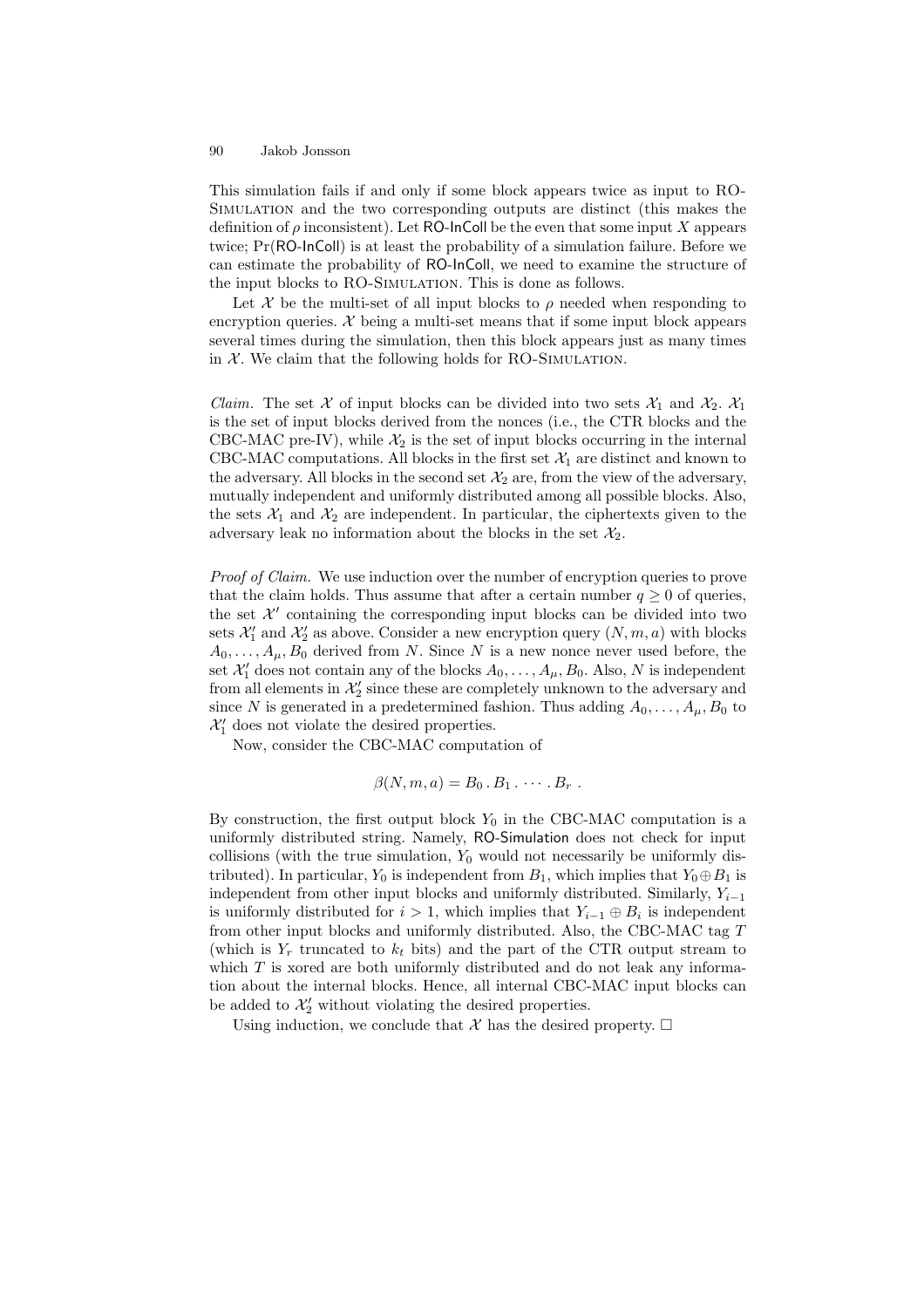<span id="page-15-0"></span>As a consequence, we may now compute the probability of the event RO-InColl. Let  $x_1 = |\mathcal{X}_1|$  and  $x_2 = |\mathcal{X}_2|$  (the sets are still viewed as multi-sets);  $x_1 + x_2 = l_E$ . The probability that there is an input block that appears twice in the simulation is bounded by

$$
\text{RO-InColl} \le (x_1 x_2 + x_2 (x_2 - 1)/2) \cdot 2^{-k_b} \le l_E (l_E - 1)/2 \cdot 2^{-k_b};\tag{1}
$$

This follows immediately from the facts that the elements in  $\mathcal{X}_1$  are all different and that the elements in  $\mathcal{X}_2$  are uniformly distributed, mutually independent, and independent from  $X_1$ . Thus, from the view of the adversary, every two elements in X coincide with probability either 0 (if both elements are in  $\mathcal{X}_1$ ) or  $2^{-k_b}$  (otherwise).

Note that total secrecy of the elements in  $\mathcal{X}_2$  is essential for the proof; otherwise the adversary might be able to increase the failure probability for the simulation by selecting new encryption queries on the basis of leaked information about  $\mathcal{X}_2$ .

Now consider forgery attempts. We may assume that  $\beta$  always responds with  $\phi$ on any forgery attempt, even if the forgery attempt turns out to be valid with respect to B's oracle. Namely, if A forges with a specific query  $Q^*$ , then A wins, so  $\mathcal{B}$ 's response does not matter. If  $Q^*$  is invalid, then  $\mathcal{B}$ 's response coincides with the true oracle.

Using this flawed simulation of the decryption oracle, we obtain a model where the actual success of a specific forgery attempt does not depend on the responses to other forgery attempts (as these are always  $\phi$ ), only on the responses to the encryption queries. The conclusion is that we may analyze each forgery attempt separately. In addition, we may assume that all forgery attempts are made at the end of the attack (see [\[14\]](#page-12-17) for further discussion), with the following exception:

In case  $A$  makes a forgery attempt  $Q^*$  corresponding to a certain triple  $(N, m, a)$  and later queries the very same triple  $(N, m, a)$  at the encryption oracle (e.g., by pure coincidence or by choosing a very short  $m$  that can be guessed), we cannot make the assumption that A waits until the end before she queries  $Q^*$ . Namely, she is not allowed to make forgery attempts corresponding to previous encryption queries in this manner. Still, by construction, the responses to later encryption queries are completely unpredictable, which implies that  $Q^*$  cannot be valid with better probability than  $2^{-k_t}$ ; all encrypted tags are equally likely.

From now on, consider forgery attempts that do not correspond to later encryption queries in the manner just described. For such forgery attempts, we may assume that all encryption queries are already made. We need to compute the probability that a specific forgery attempt is successful. Let  $Q^* = (N^*, c^*, a^*)$ be such an attempt and let  $m^*$  be the corresponding message (note that we may not know  $m^*$  yet).

If  $N^*$  is not part of any encryption query, then we may apply the decryption operation in the same manner as we applied the encryption operation on encryption queries, thus generating a uniformly distributed output block for each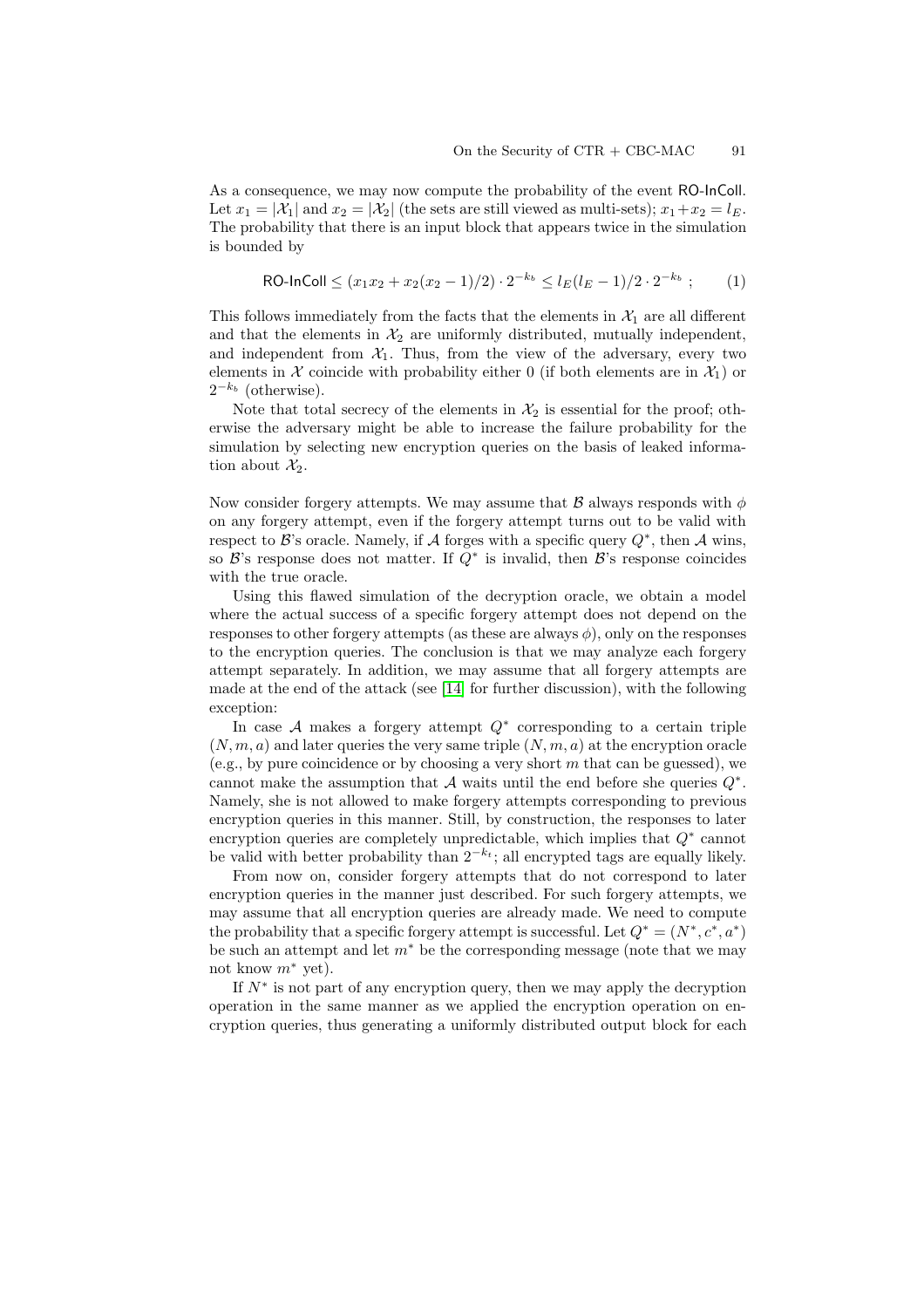<span id="page-16-0"></span>application of  $\rho$ . With the same argument as before, it is easily seen that this simulation will fail with probability at most

<span id="page-16-1"></span>
$$
(l_{Q^*}(l_{Q^*}-1)/2 + l_E l_{Q^*}) \cdot 2^{-k_b} . \tag{2}
$$

Namely, each of the input blocks in the decryption computation is equal to some input block appearing in an encryption query with probability at most  $l_E \cdot 2^{-k_b}$ ; there are  $l_{Q^*}$  such blocks. With probability at most  $l_{Q^*}(l_{Q^*}-1)/2 \cdot 2^{-k_b}$ , there is an input collision within the decryption computation. The success probability for the adversary is obviously  $2^{-k_t}$  since each encrypted tag has the same probability.

Now, assume that  $N^*$  is part of an encryption query  $Q = (N^*, m, a)$ . Extract  $m^*$  from  $c^*$  by applying  $\rho$  to the relevant CTR blocks derived from  $N^*$ . Some of these blocks might be part of the computations needed to respond to the encryption query  $Q$ ;  $\rho$  is already defined on these blocks. Define  $E_k$  on the other blocks in the usual manner as uniformly distributed output blocks. The resulting message  $m^*$  is clearly independent from the set  $\mathcal{X}_2$ .

We identify two cases; the first block  $B_0$  in  $\beta(N^*, m, a)$  and the first block  $B_0^*$  in  $\beta(N^*, m^*, a^*)$  are either equal or different.

- $-$  First, assume that  $B_0 \neq B_0^*$ . This implies that  $B_0^*$  is not part of  $\mathcal{X}_1$ . In particular, we may simulate the CBC-MAC computation in the same random manner as usual. Again, the error probability for this simulation is bounded by [\(2\)](#page-16-1) and the success probability for the adversary is  $2^{-k_t}$ . Namely, the CBC-MAC tag is uniformly distributed and independent from the block that is xored to it to form the encrypted tag  $T$ .
- $-$  Second, assume that  $B_0 = B_0^*$ . Write

$$
\beta(N^*, m, a) = B_0 \cdot \cdots \cdot B_r ;
$$
  

$$
\beta(N^*, m^*, a^*) = B_0^* \cdot \cdots \cdot B_{r^*}^* .
$$

Let  $i \leq \min\{r, r^*\}$  be the smallest index such that  $B_i$  and  $B_i^*$  are different; such an *i* exists since  $\beta$  is prefix-free. Let  $Y_{i-1}$  be the corresponding block that is xored to  $B_i$  and  $B_i^*$ , respectively, within the CBC-MAC computation. Put  $X_i = Y_{i-1} \oplus B_i$  and  $X_i^* = Y_{i-1} \oplus B_i^*$ . By assumption,  $X_i$  is an element in  $\mathcal{X}_2$  that is completely unknown to the adversary and independent from all other elements in  $\mathcal{X}$ . Also,  $B_i^*$  is independent from all elements in  $\mathcal{X}_2$  (namely, the adversary has no information about  $\mathcal{X}_2$ ). In particular,  $X_i^*$  is uniformly distributed and independent from all elements in  $\mathcal{X} \setminus \{X_i\}$  and different from  $X_i$ . Thus we may proceed in the usual manner from this point with the CBC-MAC computation of  $B_0^* \tcdot B_1^* \tcdot \tcdots \tcdot B_r^*$ , generating random output blocks  $Y_i^*, \ldots, Y_{r^*}^*$ . As before, the error probability for this simulation is bounded by [\(2\)](#page-16-1), and the success probability for the adversary is  $2^{-k_t}$ .

Summing over all forgery attempts, we conclude that the success probability for the adversary within this model based on RO-SIMULATION is at most  $q_F \cdot 2^{-k_t}$ and that the probability of decryption oracle simulation failure is bounded by

<span id="page-16-2"></span>
$$
\sum_{i} \left( l_{Q_i^*} (l_{Q_i^*} - 1)/2 + l_E l_{Q_i^*} \right) \cdot 2^{-k_b} \leq (l_F (l_F - 1)/2 + l_E l_F) \cdot 2^{-k_b} \; ; \tag{3}
$$